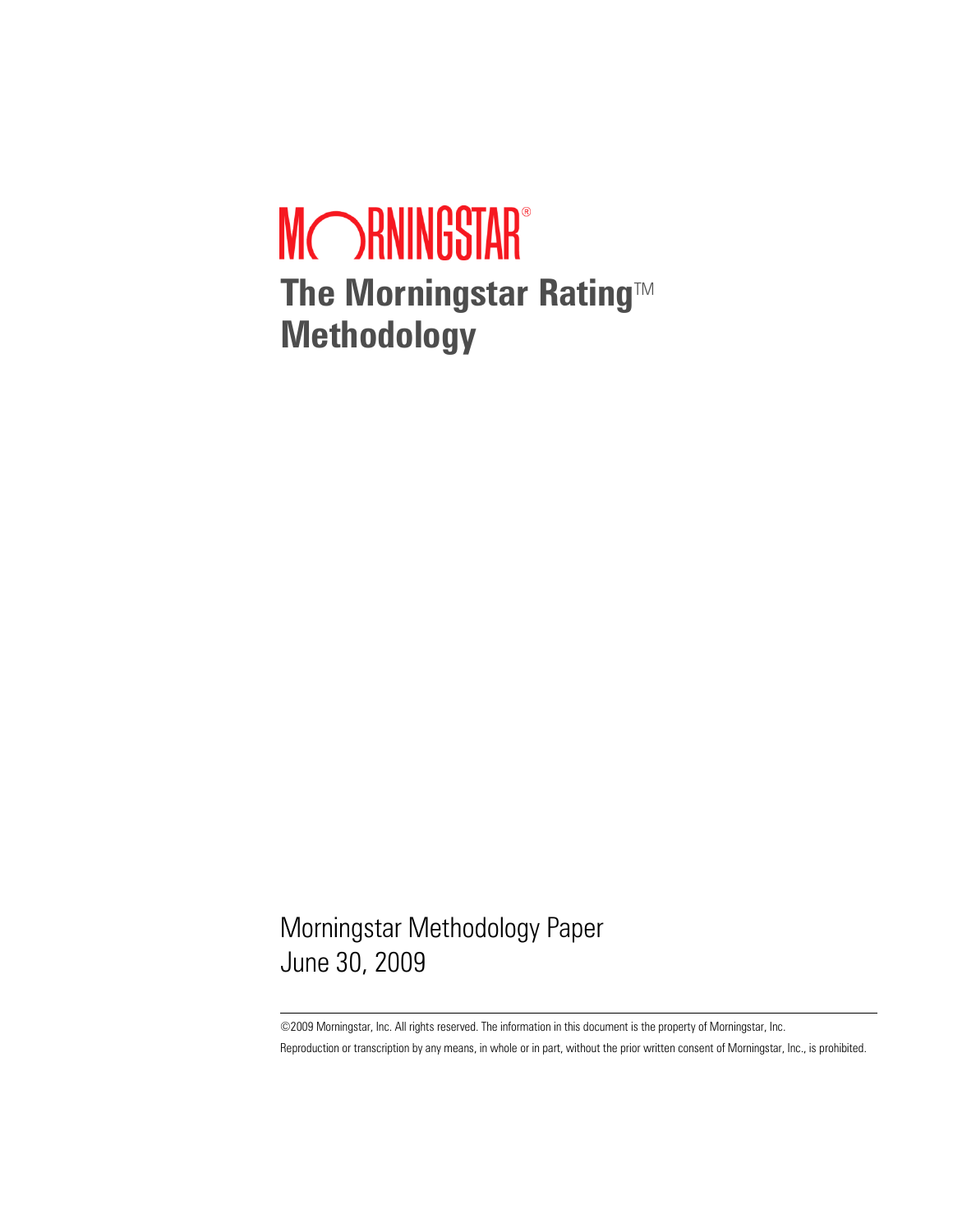# **Contents**

| Introduction |                                                         | 3  |
|--------------|---------------------------------------------------------|----|
|              | Morningstar Categories                                  |    |
|              | <b>Category Peer Groups</b>                             | 5  |
|              | <b>Style Profiles</b>                                   | 5  |
|              | <b>Defining Fund Categories</b>                         | 6  |
| Theory       |                                                         |    |
|              | <b>Expected Utility Theory</b>                          | 7  |
|              | <b>Degree of Risk Aversion</b>                          | 9  |
|              | <b>Morningstar's Formulation of Utility Theory</b>      | 10 |
|              | Illustration of the Utility Function                    | 13 |
| Calculations |                                                         |    |
|              | <b>Overview</b>                                         | 18 |
|              | <b>Total Return</b>                                     | 19 |
|              | <b>Load-Adjusted Return</b>                             | 21 |
|              | <b>Morningstar Return</b>                               | 23 |
|              | <b>Morningstar Risk-Adjusted Return</b>                 | 24 |
|              | <b>Morningstar Risk</b>                                 | 24 |
|              | The Morningstar Rating: 3-, 5-, and 10-Year             | 25 |
|              | Morningstar Return and Morningstar Risk Scores          | 27 |
|              | The Overall Morningstar Rating                          |    |
|              | The Overall Morningstar Rating With No Category Changes | 28 |
|              | The Overall Morningstar Rating With Category Changes    | 29 |
|              | <b>Rating Suspensions</b>                               | 31 |
|              | <b>Frequently Asked Questions</b>                       | 32 |
| Conclusion   |                                                         | 34 |
|              | Methodology Changes                                     | 35 |

The Morningstar Rating™ Methodology | June 30, 2009

© 2009 Morningstar, Inc. All rights reserved. The information in this document is the property of Morningstar, Inc. Reproduction or transcription by any means, 2<br>in whole or part, without the prior written consent of Morni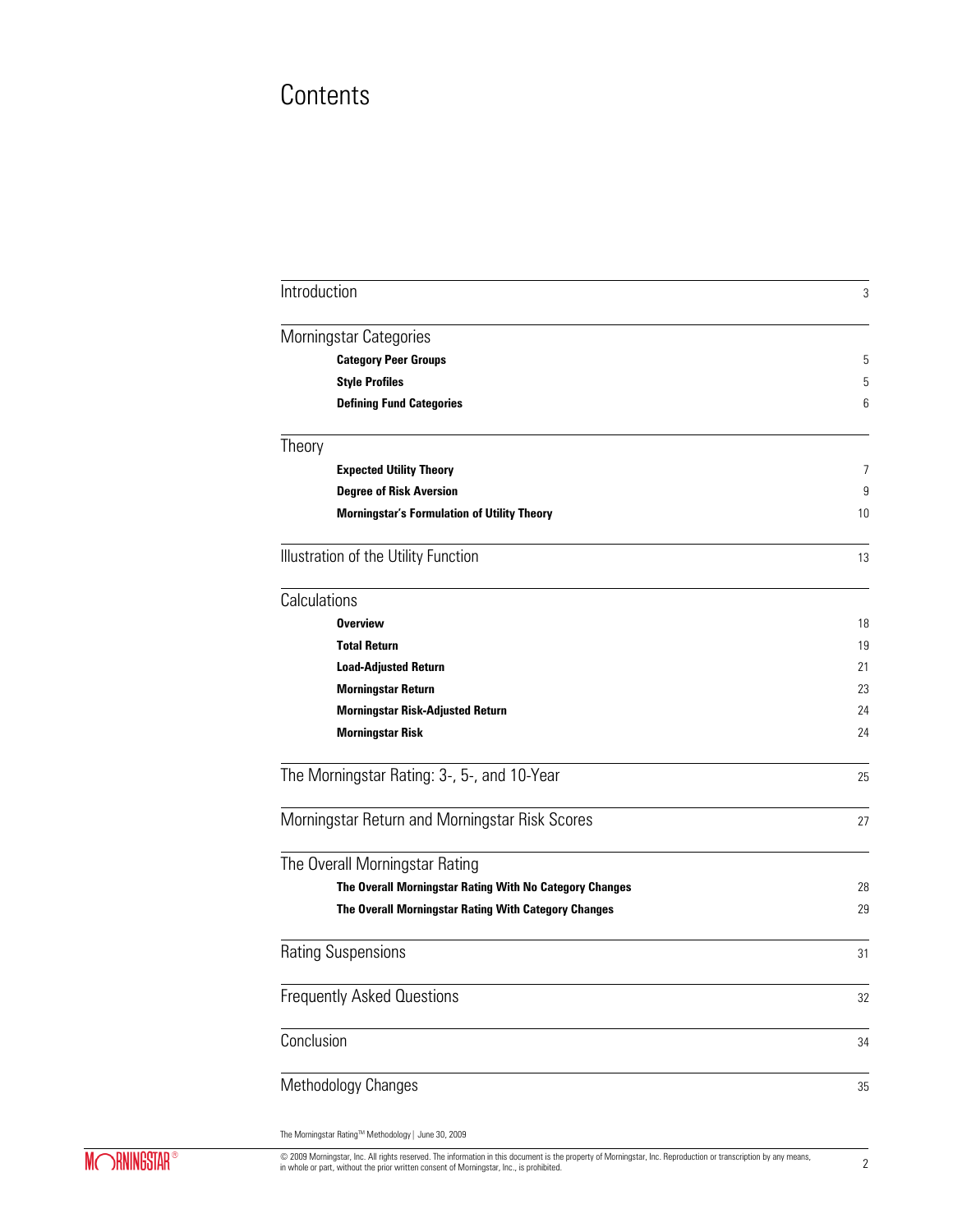### Introduction

This document describes the rationale for, and the formulas and procedures used in, calculating the Morningstar Rating™ for funds (commonly called the "star rating"). This methodology applies to funds domiciled or available for sale in Europe, Hong Kong, Singapore, Taiwan, and the United States.

The Morningstar Rating has the following key characteristics:

- × The peer group for each fund's rating is its Morningstar Category™.
- ▶ Ratings are based on funds' risk-adjusted returns.

#### **Morningstar Category**

The original Morningstar Rating was introduced in 1985 and was often used to help investors and advisors choose one or a few funds from among the many available within broadly defined asset classes. Over time though, increasing emphasis had been placed on the importance of funds as portfolio components rather than "stand-alone" investments. In this context, it was important that funds within a particular rating group be valid substitutes for one another in the construction of a diversified portfolio. For this reason, Morningstar now assigns ratings based on comparisons of all funds within a specific Morningstar Category, rather than all funds in a broad asset class.

#### **Risk-Adjusted Return**

The star rating is based on risk-adjusted performance. However, different aspects of portfolio theory suggest various interpretations of the phrase "risk-adjusted." As the term is most commonly used, to "risk adjust" the returns of two funds means to equalize their risk levels through leverage or de-leverage before comparing them. Hence, a fund's score is not sensitive to its proportion of risk-free assets or its amount of leverage. The Sharpe ratio is consistent with this interpretation of risk-adjusted.

But, the Sharpe Ratio does not always produce intuitive results. If two funds have equal positive average excess returns, the one that has experienced lower return volatility receives a higher Sharpe ratio score. However, if the average excess returns are equal and negative, the fund with higher volatility receives the higher score, because it experienced fewer losses per unit of risk. While this result is consistent with portfolio theory, many retail investors find it counterintuitive. Unless advised appropriately, they may be reluctant to accept a fund rating based on the Sharpe ratio, or similar measures, in periods when the majority of the funds have negative excess returns.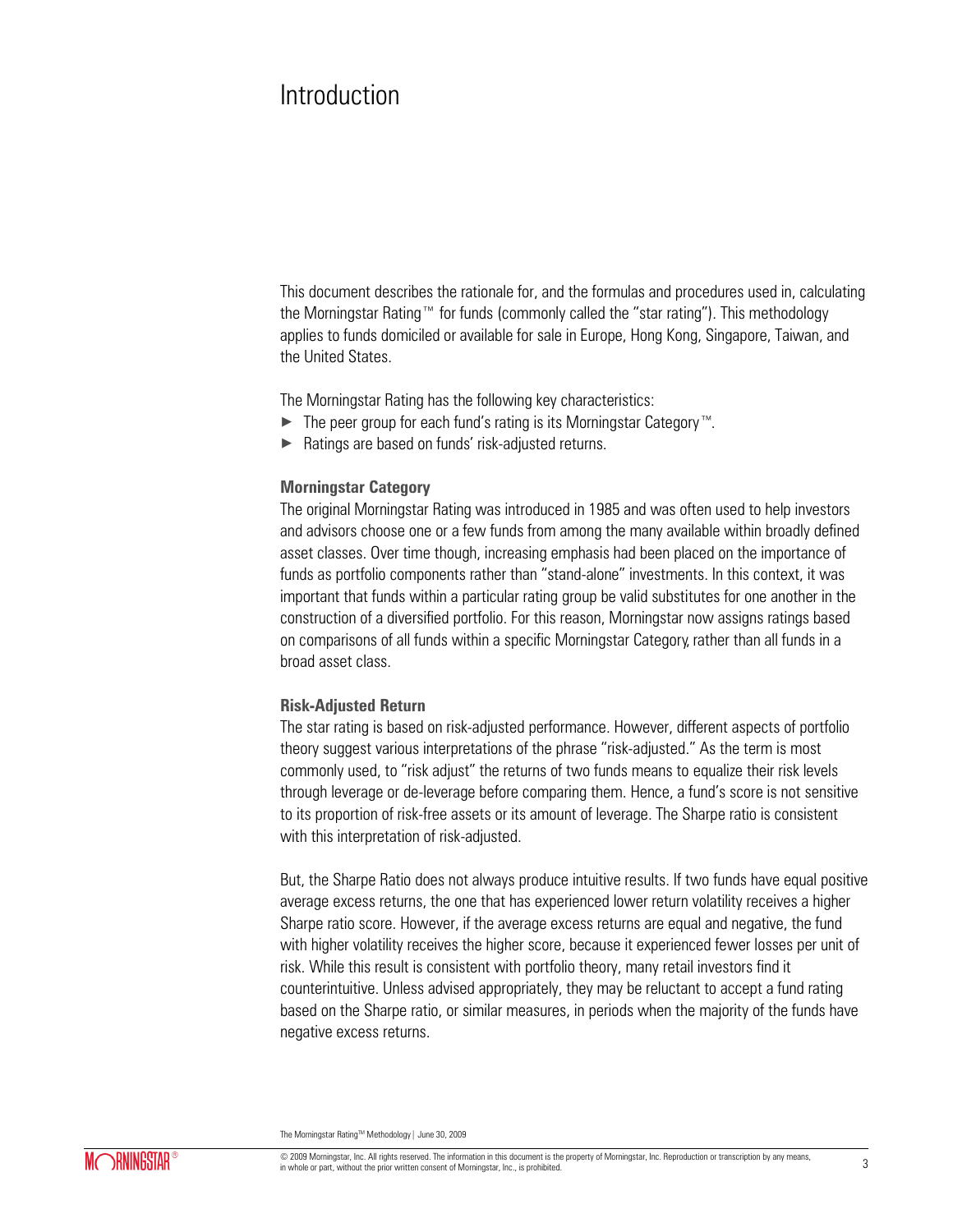### Introduction (continued)

Standard deviation is another common measure of risk, but it is not always a good measure of fund volatility or consistent with investor preferences. First, any risk-adjusted return measure that is based on standard deviation assumes that the fund's excess returns are normally or lognormally distributed, which is not always the case. Also, standard deviation measures variation both above and below the mean equally. But, investors are generally risk-averse and dislike downside variation more than upside variation. Morningstar gives more weight to downside variation when calculating Morningstar Risk-Adjusted Return and does not make any assumptions about the distribution of excess returns.

The other commonly accepted meaning of "risk-adjusted" is based on assumed investor preferences. Under this approach, higher return is "good" and higher risk is "bad" under all circumstances, without regard to how these two outcomes are combined. Hence, when grading funds, return should be rewarded and risk penalized in all cases. The Morningstar Risk-Adjusted Return measure described in this document has this property.

This document discusses the Morningstar Category as the basis for the rating, and it describes the methodology for calculating risk-adjusted return and the Morningstar Rating. Morningstar calculates ratings at the end of each month.

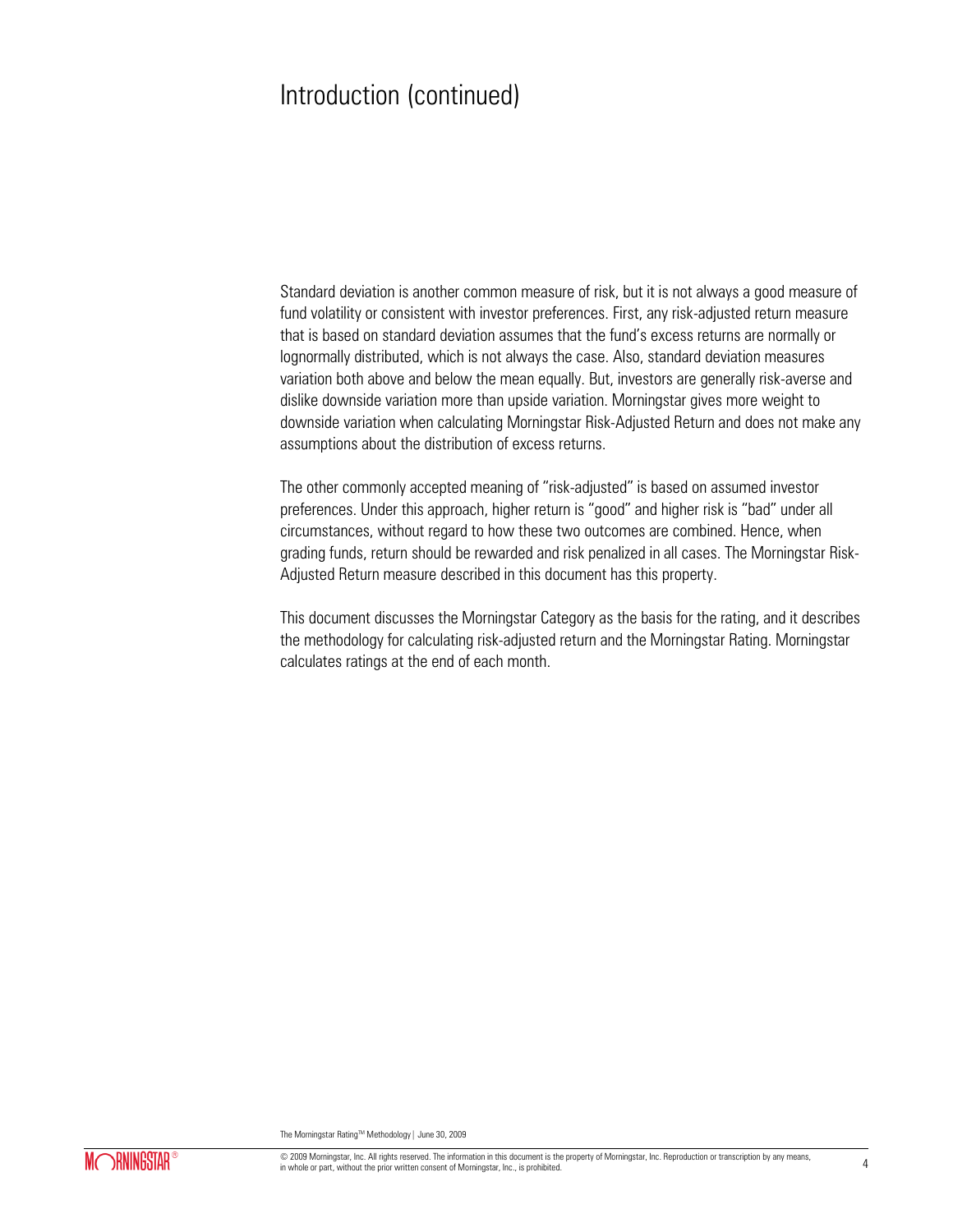### Morningstar Categories

#### **Category Peer Groups**

Morningstar uses the Morningstar Category as the primary peer group for a number of calculations, including percentile ranks, fund-versus-category-average comparisons, and the Morningstar Rating. The Morningstar Rating compares funds' risk-adjusted historical returns. Among other things, the rating is designed to convey a sense of how skillfully a fund has been managed. Its usefulness depends, in part, on which funds are compared to one another.

It can be assumed that the returns of major asset classes (domestic equities, foreign equities, domestic bonds, etc.) will, over lengthy periods of time, be commensurate with their risk. However, asset class relative returns may not reflect relative risk over ordinary investor time horizons. For instance, in a declining interest rate environment, investment-grade bond returns can exceed equity returns despite the higher long-term risk of equities; such a situation might continue for months or even years. Under these circumstances many bond funds outperform equity funds, for reasons unrelated to the skills of the fund managers.

A general principle that applies to the calculation of fund star ratings follows from this fact; that is, the relative star ratings of two funds should be affected more by manager skill than by market circumstances or events that lie beyond the fund managers' control.

Another general principle is that peer groups should reflect the investment opportunities for investors. So, categories are defined and funds are rated within each of the major markets around the world. Morningstar supports different category schemes for different markets, based on the investment needs and perspectives of local investors. For example, Morningstar rates high-yield bond funds domiciled in Europe against other European high-yield bond funds. For more information about available categories, please contact your local Morningstar office.

#### **Style Profiles**

A style profile may be considered a summary of a fund's risk factor exposures. Fund categories define groups of funds whose members are similar enough in their risk factor exposures that return comparisons between them are useful.

The risk factors on which fund categories are based can relate to value-growth orientation; capitalization; industry sector, geographic region, and country weights; duration and credit quality; historical return volatility; beta; and many other investment style factors. The specific factors used are considered to be a) important in explaining fund return differences and b) actively controlled by the fund managers.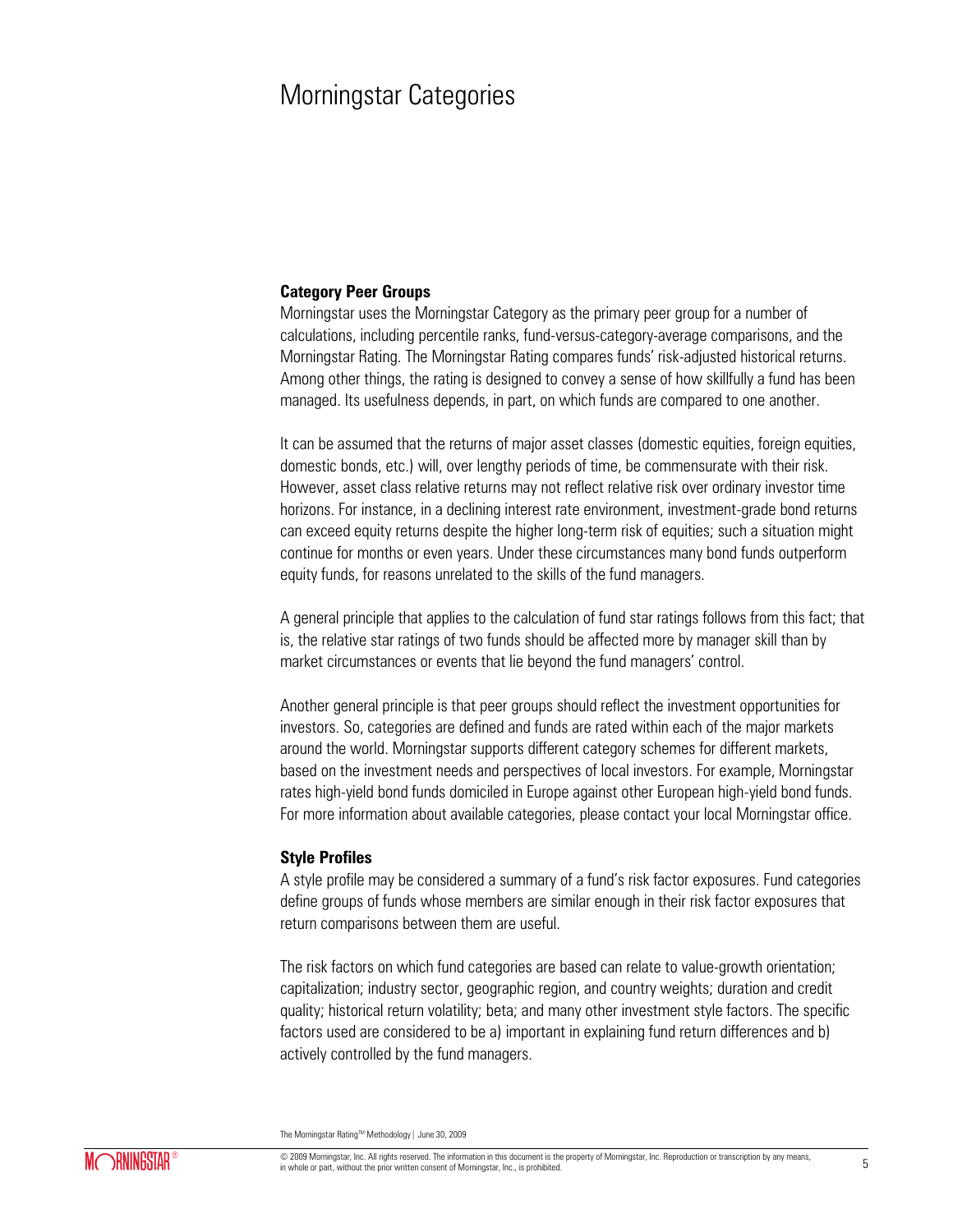### Morningstar Categories (continued)

Because the funds in a given category are similar in their risk factor exposures, the observed return differences among them relate primarily to security selection ("stock picking") or to variation in the timing and amount of exposure to the risk factors that collectively define the category ("asset weighting"). Each of these, over time, may be presumed to have been a skillrelated effect.

Note that if all members of a fund category were uniform and consistent in their risk factor exposures, and the risk factors were comprehensive, there would be no need to risk-adjust returns when creating category-based star ratings. However, even within a tightly defined category, the risk exposures of individual funds vary over time. Also, no style profile or category definition is comprehensive enough to capture all risk factors that affect the returns of the funds within a category.

In extreme cases where the funds in a category vary widely in their risk factor exposures (i.e., it is a "convenience category"), a star rating would have little value and is not assigned. For example, in the United States, ratings are not assigned to funds in the bear-market category, because these funds short very different parts of the market. In Europe, ratings are not assigned to funds in the guaranteed category.

#### **Defining Fund Categories**

The following considerations apply when Morningstar defines fund categories:

- $\triangleright$  Funds are grouped by the types of investments that dominate their portfolios. Where holdings data are unavailable, prospectus or other information may be used to classify the fund.
- $\triangleright$  In general, a single return benchmark should form a valid basis for evaluating the returns for all funds in a single category (i.e., for performance attribution).
- $\blacktriangleright$  In general, funds in the same category can be considered reasonable substitutes for the purposes of portfolio construction.
- ► Category membership is based on a fund's long-term or "normal" style profile, based on three years of portfolio statistics.  $<sup>1</sup>$ </sup>

The Morningstar Rating™ Methodology | June 30, 2009

 $\overline{a}$ 

<sup>&</sup>lt;sup>1</sup> In contrast, the Morningstar Style Box<sup>™</sup> is a snapshot based on the fund's most-recent portfolio. In some markets, the same names are used for both the Morningstar Category and the Morningstar Style Box (e.g., Large Blend). A fund's style box may differ from its category assignment when the style of its current holdings deviates from the fund's long-term investment strategy.

<sup>©</sup> 2009 Morningstar, Inc. All rights reserved. The information in this document is the property of Morningstar, Inc. Reproduction or transcription by any means,  $\omega$  zoos morningstar, inc. All rights reserved. The information in this occurrent is the property or morningstar, inc. reproduction or datisciplion by any means,  $6$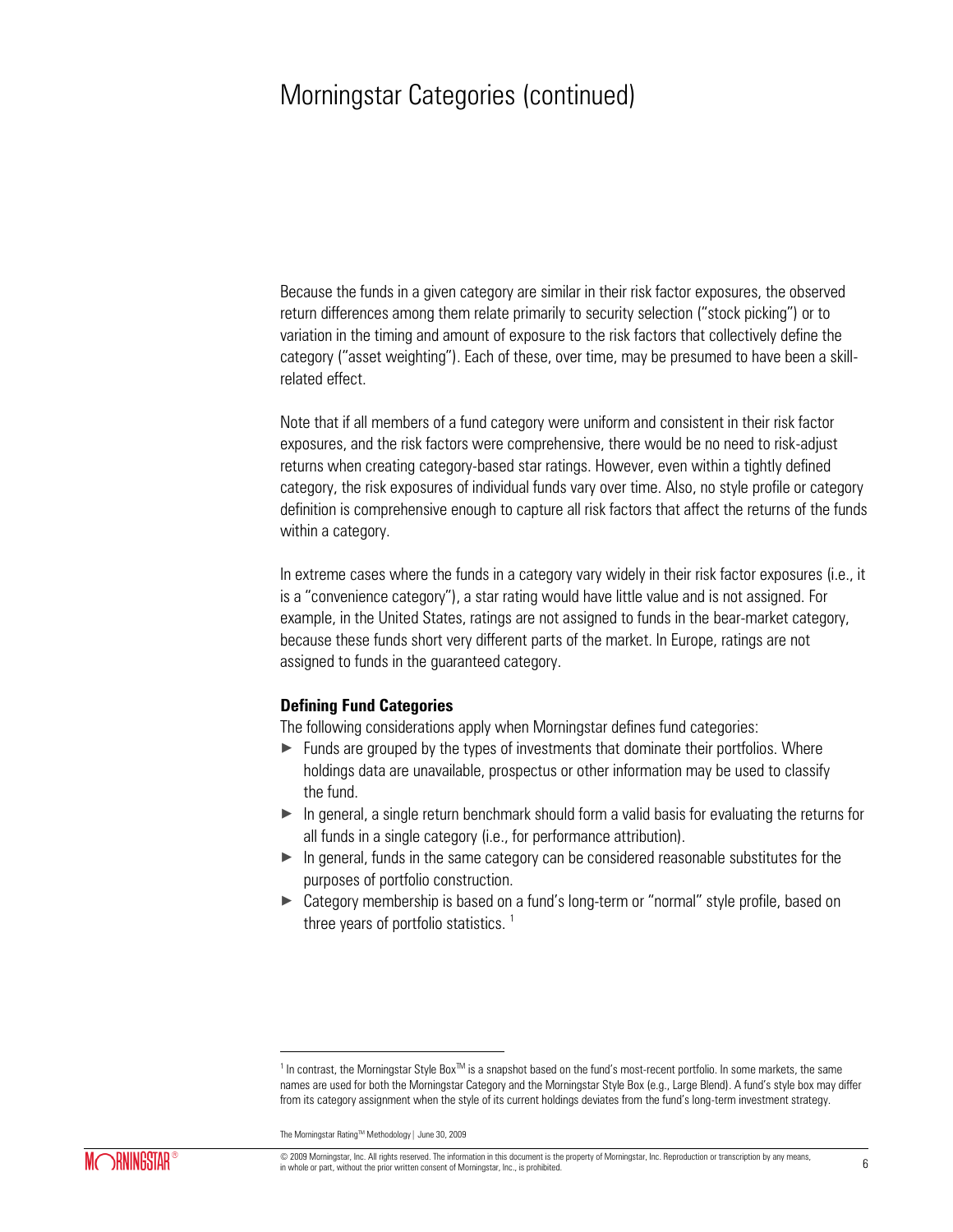### **Theory**

### **Expected Utility Theory**

Morningstar Risk-Adjusted Return (MRAR) is motivated by expected utility theory, according to which an investor ranks alternative portfolios using the mathematical expectation of a function (called the utility function) of the ending value of each portfolio. This is a helpful framework to model decision-making under uncertainty.

Let W be the ending value of a portfolio being considered and  $u(.)$  be the investor's utility function. The expected utility of the portfolio is E[u(W)].

The form of the utility function that is used often in portfolio theory has the following characteristics.

- 1) More expected wealth is always better than less expected wealth. This means that the utility function must always be positively sloped, so  $u'(.)>0$ .
- 2) The utility function must imply risk aversion and risk is always penalized. The investor prefers a riskless portfolio with a known end-of-period value to a risky portfolio with the same expected value. For example, a fund that produces a steady 2% return each month is more attractive than a fund that has volatile monthly returns that average out to 2% per month. This can be written as:
	- $u(E[W]) > E[u(W)]$

From probability theory, it follows that this can be true only if u(.) is everywhere a concave function, so  $u^{\prime\prime}$  (.) < 0.

3) No particular distribution of excess returns is assumed. Expected utility theory does not rely on any assumptions about whether a fund's returns are normally or lognormally distributed. This is in contrast to other measures of risk-adjusted return that use standard deviation or variance as the main measure of risk. While many funds' returns are approximately lognormally distributed, utility theory will also work for those that are not, such as funds that use extensive options strategies.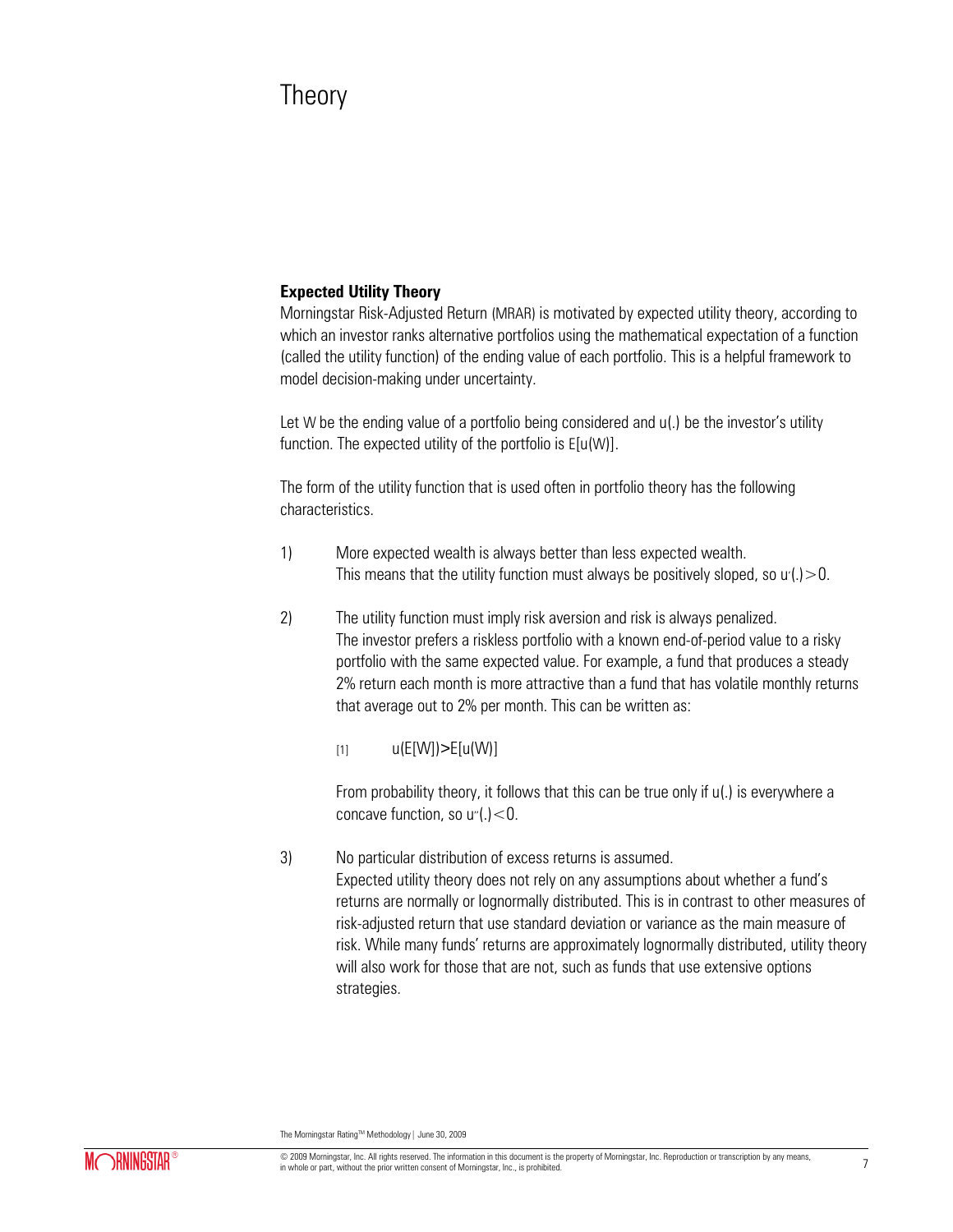4) The investor's beginning-of-period wealth has no effect on the ranking of portfolios. It is reasonable to assume that the investor's risk aversion does not change with the level of investor wealth, i.e., that more wealthy individuals are not universally more or less risk-averse than less wealthy individuals. Individuals with the same attitudes toward risk and the same opportunity set will choose the same investments, regardless of their level of wealth.

One form of a utility function that has these characteristics and that is used often in portfolio theory is called constant relative risk aversion. Relative risk aversion (RRA) describes the degree to which wealth affects an investor's level of risk aversion, and this is measured based on the shape of the utility function, with respect to wealth:

$$
[2] \qquad \qquad \text{RRA}(W) = -\frac{Wu''(W)}{u'(W)}
$$

By assuming that RRA is a constant value (i.e., the level of wealth will not change the investor's attitude toward risk), the equations for the utility function can be written as follows:

$$
u(W) = \begin{cases} -\frac{W^{\gamma}}{\gamma} & \gamma > -1, \gamma \neq 0 \\ \ln(W) & \gamma = 0 \end{cases}
$$

where  $\gamma$  is a parameter that describes the degree of risk aversion, specifically, RRA(.) =  $\gamma + 1$ .

Because end-of-period wealth (W) is a function of beginning wealth and total return, these equations can be rewritten as follows, where there is a certain level of utility associated with each level of total return.

[4]  
\n
$$
u(W_0(1+TR)) = \begin{cases} W_0^{-\gamma}u(1+TR) & \gamma > -1, \gamma \neq 0 \\ ln(W_0) + u(1+TR) & \gamma = 0 \end{cases}
$$

where

| .  |     |                                                                          |
|----|-----|--------------------------------------------------------------------------|
| W. | $=$ | beginning of period wealth                                               |
|    | $=$ | total return on the portfolio being evaluated so that $W = W_0 (1 + TR)$ |

The value of W0 does not affect the curvature of utility as a function of TR, and so it does not affect how the investor ranks portfolios.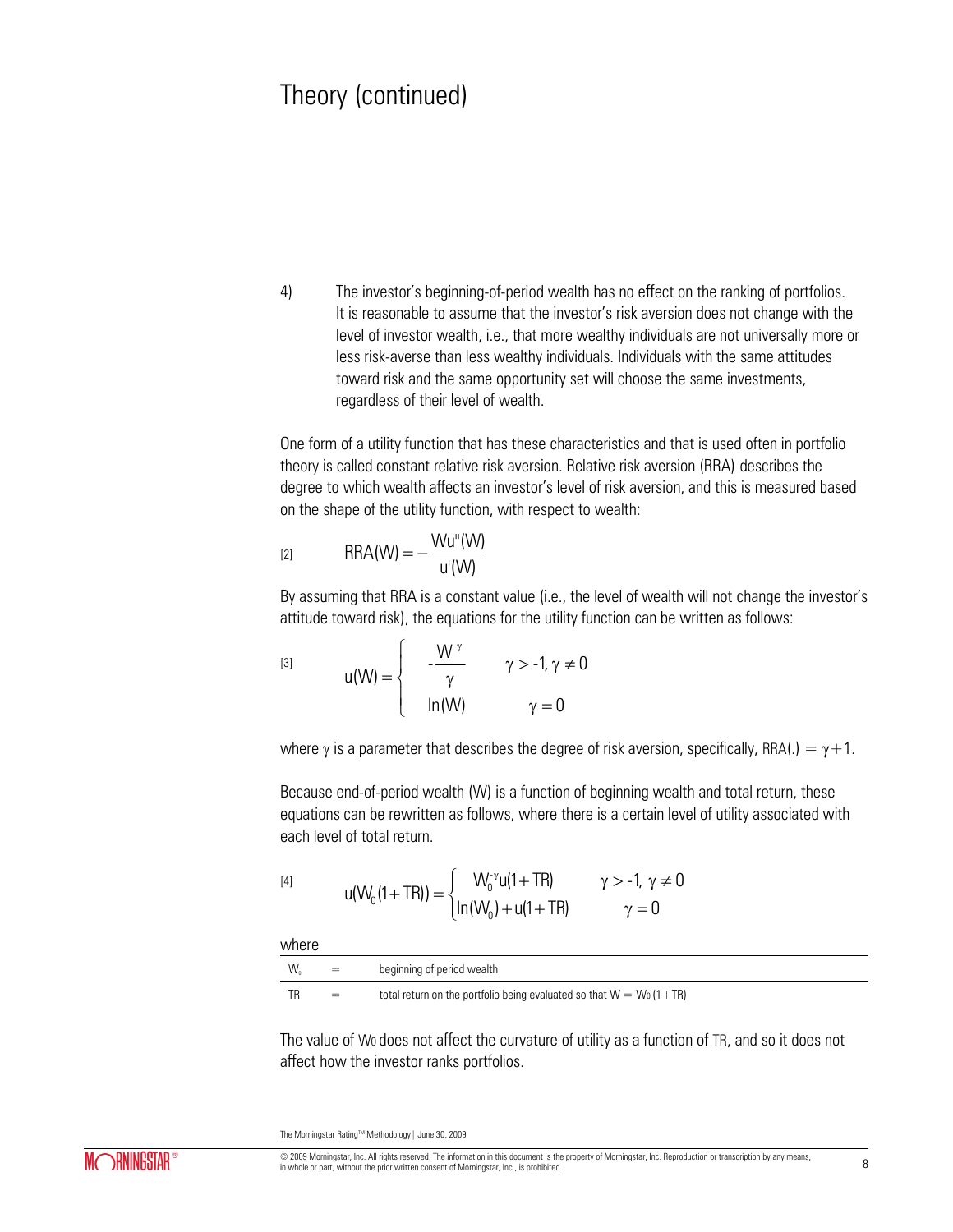#### **Degree of Risk Aversion**

Gamma  $(y)$  represents the degree of risk aversion. In theory, it can be any number of values.

When  $\gamma$  is less then –1, the investor is risk-loving, rather than risk-averse. This investor might be indifferent between a steady fund that always earns 2.5% each month and a volatile fund that is expected to earn 2% on average each month. This investor likes risk.

When  $\gamma$  is –1, the degree of risk aversion is zero, meaning that the investor is indifferent between a riskless choice and a risky choice as long as the arithmetic average expected return is the same. This investor is indifferent between a steady fund that always earns 2% per month and a volatile fund that is expected to earn 2% on average (e.g., equal likelihood of –4%, 2%, or 8% each month), even though the volatile fund could lose money.

When  $\gamma$  is 0, the investor is indifferent between a riskless choice and a risky choice as long as the geometric average expected return is the same. This investor is indifferent between a steady fund that always earns 1.88% and a volatile fund is expected to earn 2% on average, with an equal likelihood of –4%, 2%, or 8% each month. (The geometric average of those volatile expected returns is 1.88%.) An initial investment in either portfolio is expected to grow to the same amount after one year.

The risk premium is the amount of extra expected return demanded by the investor to compensate for the possibility of losing money in the risky portfolio versus the riskless portfolio. When  $\gamma$  is 0, this investor requires a risk premium of 0.12% per month, the difference between the arithmetic average return of the risky portfolio and the riskless return. In this case, the riskless return is the same as the geometric average return.

When  $\gamma$  is greater than 0, the investor demands a larger risk premium for choosing the risky portfolio. Specifically, the risk premium must be larger than the difference between the arithmetic and geometric average returns. With  $\gamma = 2$ , the investor is indifferent between a steady fund that always earns 1.65% per month and the volatile fund above that is expected to earn 2% on average, with equal likelihood of obtaining –4%, 2%, or 8% each month. In this case, the risk premium is 0.35% per month.

In practice, most models assume investors are risk-averse and therefore,  $\gamma$  must be greater than  $-1$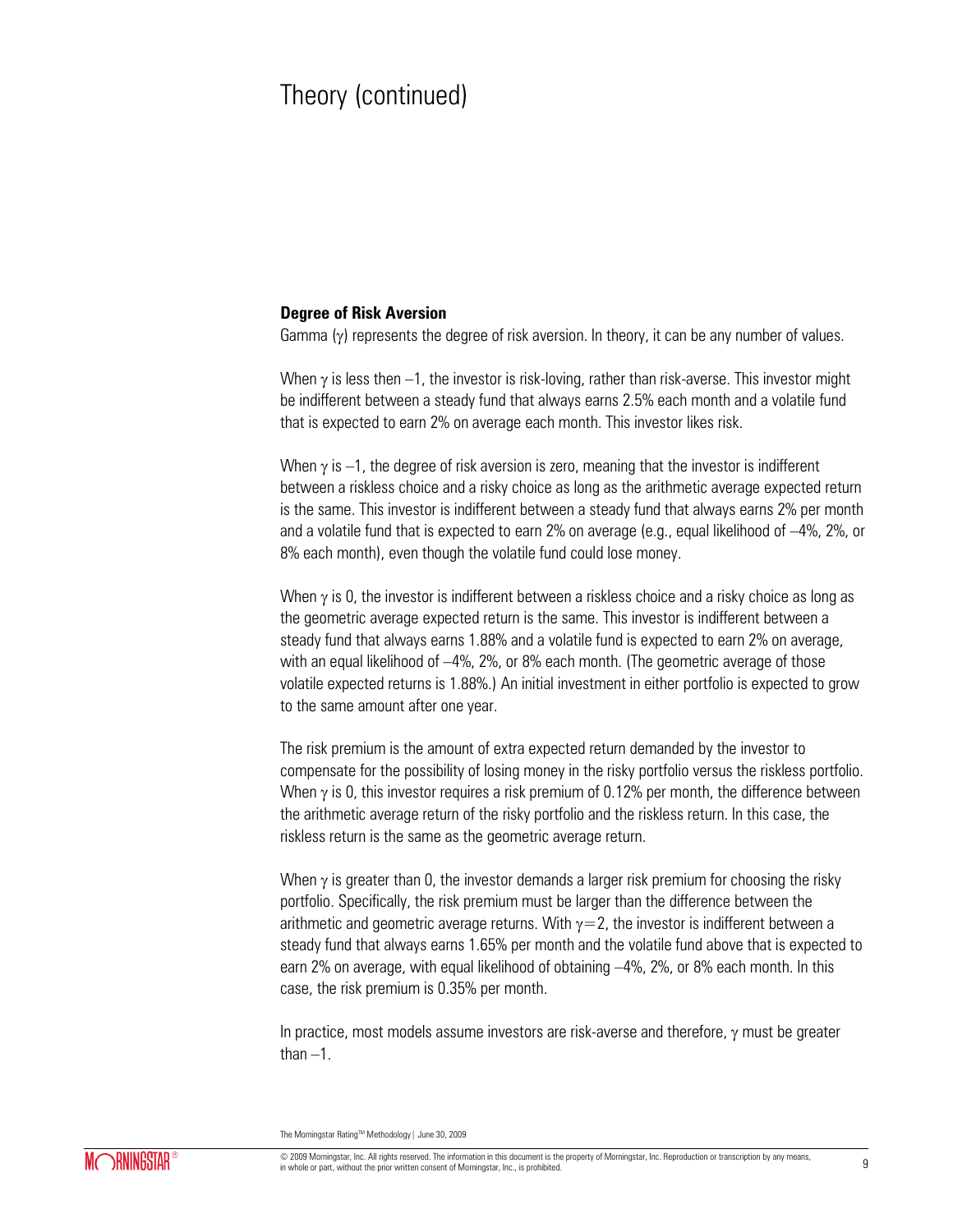#### **Morningstar's Formulation of Utility Theory**

Morningstar uses expected utility theory with a few specific conditions as the basis for Morningstar Risk-Adjusted Return. First, all returns are adjusted for the impact of sales loads. Second, Morningstar recognizes that the investor always has a choice to buy a risk-free asset instead of holding a risky portfolio. Therefore, Morningstar measures a fund's excess returns over and above the return on the risk-free asset (RF). In comparing risky portfolios to the riskfree asset, we assume that the investor initially has all wealth invested in the risk-free asset and beginning-of period wealth is such that end-of-period wealth, so invested, will be \$1.

Hence:

[5]  $W_0 = \frac{1}{1+1}$  $1 + RF$  $=$  $\ddot{}$ 

The utility function can be restated in terms of load-adjusted return (LR), the risk-free rate (RF)<br>and geometric excess returns (ER) as follows:<br> $\left(1+LR\right)$ <br> $\left(1+ER\right)^{-\gamma}$ <br> $\gamma > -1, \gamma \neq 0$ and geometric excess returns (ER) as follows:

[6]

ometric excess returns (ER) as follows:  
\n
$$
u(W_0(1+LR)) = u\left(\frac{1+LR}{1+RF}\right) = u(1+ER) = \begin{cases}\n-\frac{(1+ER)^{-\gamma}}{\gamma} & \gamma > -1, \gamma \neq 0 \\
ln(1+ER) & \gamma = 0\n\end{cases}
$$

where

[7] 
$$
ER = the geometric excess return = \frac{1 + LR}{1 + RF} - 1
$$

Applying expected utility theory to risk-adjusted return implies that it is possible to quantify how investors feel about one distribution of returns versus another. A return distribution with high expected return and low risk is preferable to one with low expected return and high risk. But, investors typically face a trade-off between risk and return. At some point, the level of risk becomes too high and the investor is willing to settle for a lower expected return to reduce risk. (Or, the level of expected return becomes too low and the investor is willing to take on more risk in order to potentially achieve higher returns.)

Morningstar uses expected utility theory to determine how much return a model investor is willing to give up to reduce risk. Morningstar Risk-Adjusted Return measures the guaranteed riskless return that provides the same level of utility to the investor as the variable excess returns of the risky portfolio. We call this riskless return the "certainty equivalent" geometric excess return.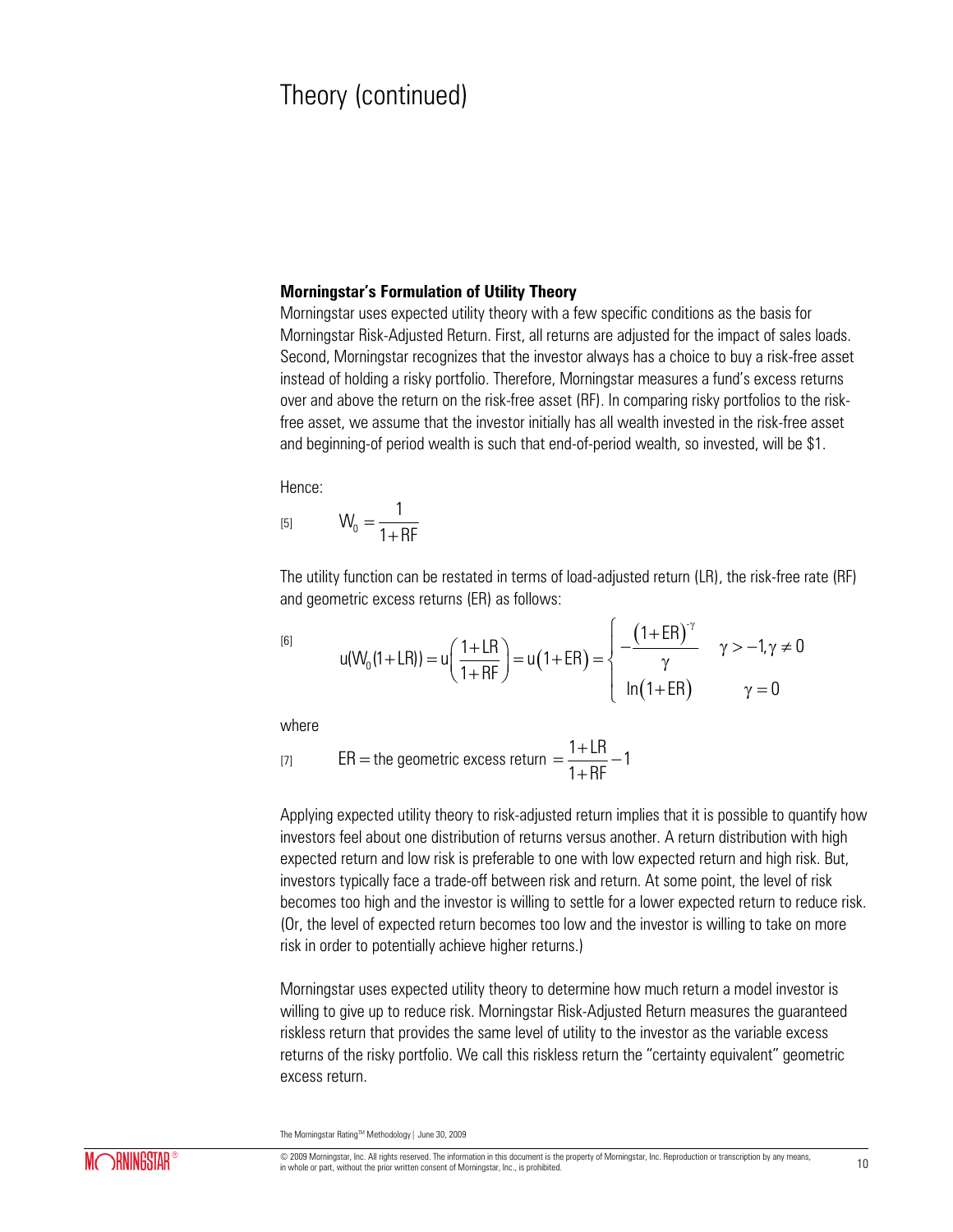For example, an investor might be indifferent between a moderately-risky fund generating 12% return (what we observe) and a riskless fund generating 8% return (as determined by the utility function). In that case, the investor is willing to give up 4% in return in order to remove the risk. By converting all return series to their riskless equivalents, Morningstar can compare one fund to another on a risk-adjusted basis. This equalizes the playing field for funds in the same category that have different exposures to risk factors.

Let  $\mathsf{ER}^\mathsf{CE}(\gamma)$  denote the certainty equivalent geometric excess return for a given value of  $\gamma$ . The following formula states that the level of utility is the same between the certainty equivalent geometric excess return and the expected excess returns of the fund:

$$
u(1 + ER^{CE}(\gamma)) = E[u(1 + ER)]
$$

Hence:

[9]

$$
1 + ER^{CE} = \begin{cases} \left( E\left[ \left( 1 + ER \right)^{-\gamma} \right] \right)^{-\frac{1}{\gamma}} & \gamma > -1, \gamma \neq 0 \\ e^{E\left[ \ln \left( 1 + ER \right) \right]} & \gamma = 0 \end{cases}
$$

Morningstar defines Morningstar Risk-Adjusted Return, MRAR $(y)$ , as the annualized value of the certainty equivalent,  $\mathsf{ER}^\mathsf{CE}$  , using the time series average of (1+ER) $^\gamma$  as an estimate of  $E[(1+ER)^{\gamma}]$ . That is, Morningstar uses historical excess returns as the basis for expected excess returns, rather than relying on analysts' forecasts or other probabilities of future returns.

With  $\gamma \neq 0$ , Morningstar Risk-Adjusted Return is defined as follows:

$$
^{[10]}
$$

$$
MRAR(\gamma) = \left[\frac{1}{T}\sum_{t=1}^{T} (1 + ER_t)^{\gamma}\right]^{\frac{12}{\gamma}} - 1
$$

where  $ER_t$  = the geometric excess return in month t  $LR_t$  = load-adjusted return for the fund in month t  $RF_{t}$  = return for the risk-free asset in month t  $T =$  the number of months in the time period t  $=\frac{1+EM_{t}}{1+RF_{t}}$  $\frac{1 + LR_t}{1 - R} - 1$ 

The Morningstar Rating™ Methodology | June 30, 2009



© 2009 Morningstar, Inc. All rights reserved. The information in this document is the property of Morningstar, Inc. Reproduction or transcription by any means, Exam whole or part, without the prior written consent of Momingstar, Inc., is prohibited. In whole or part, without the prior written consent of Momingstar, Inc., is prohibited. 11 and the prior written consent of Momingst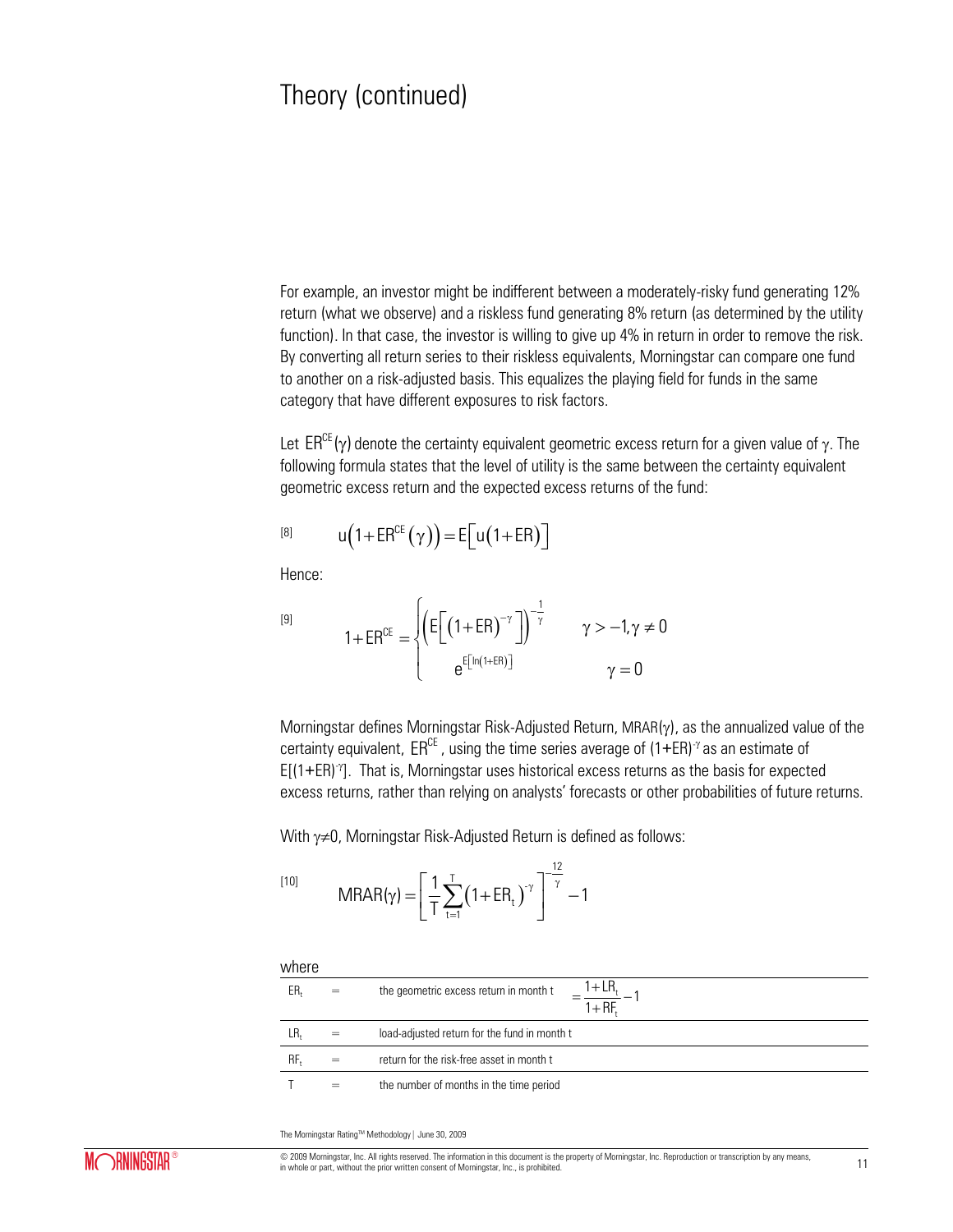When  $\gamma=0$ , MRAR is the annualized geometric mean of the excess returns:

[11] 
$$
MRAR(0) = \left[ \prod_{t=1}^{T} (1 + ER_t) \right]^{\frac{12}{T}} - 1
$$

A rating system based solely on performance would rank funds on their geometric mean return, or equivalently, MRAR(0) or Morningstar Return. A rating system that provides a heavier penalty for risk requires that  $\gamma$  > 0.

Morningstar's fund analysts have concluded that  $\gamma=2$  results in fund rankings that are consistent with the risk tolerances of typical retail investors. Hence, Morningstar uses a  $\gamma$  equal to two in the calculation of its star ratings.

Because MRAR is expressed as an annualized return, it can be decomposed into a return component, Morningstar Return or MRAR(0), and a risk component, Morningstar Risk. Morningstar Risk is calculated as MRAR(0)–MRAR(2), or Morningstar Return – Morningstar Risk-Adjusted Return.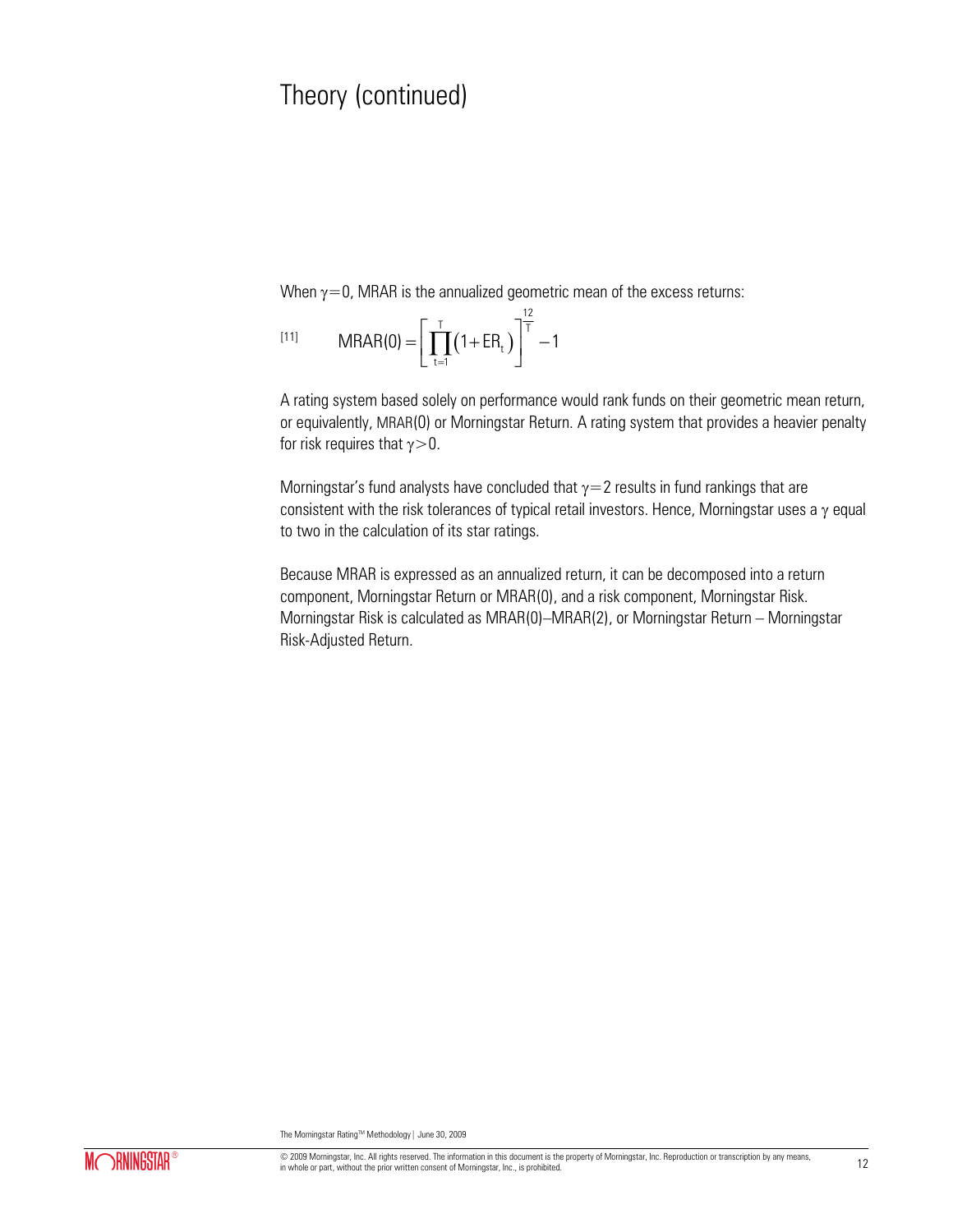# Illustration of the Utility Function

Morningstar uses a utility function to model how investors trade off return and risk. It follows the form:

$$
[12]
$$
  $U = z + w(1 + ER)^{-\gamma}$ 

#### where

|    | the model investor's utility or satisfaction from each monthly return                        |
|----|----------------------------------------------------------------------------------------------|
|    | any number                                                                                   |
| W  | any negative number                                                                          |
| FR | the monthly geometric excess return for the fund (adjusted for loads and the risk-free rate) |
|    | a parameter that expresses an investor's sensitivity to risk                                 |

As stated earlier, Morningstar sets  $\gamma = 2$  to illustrate a model investor's sensitivity to risk. With  $z = 2$  and  $w = -1$ , the utility function looks like this:

$$
[13] \qquad U = 2 - (1 + ER)^{-2}
$$

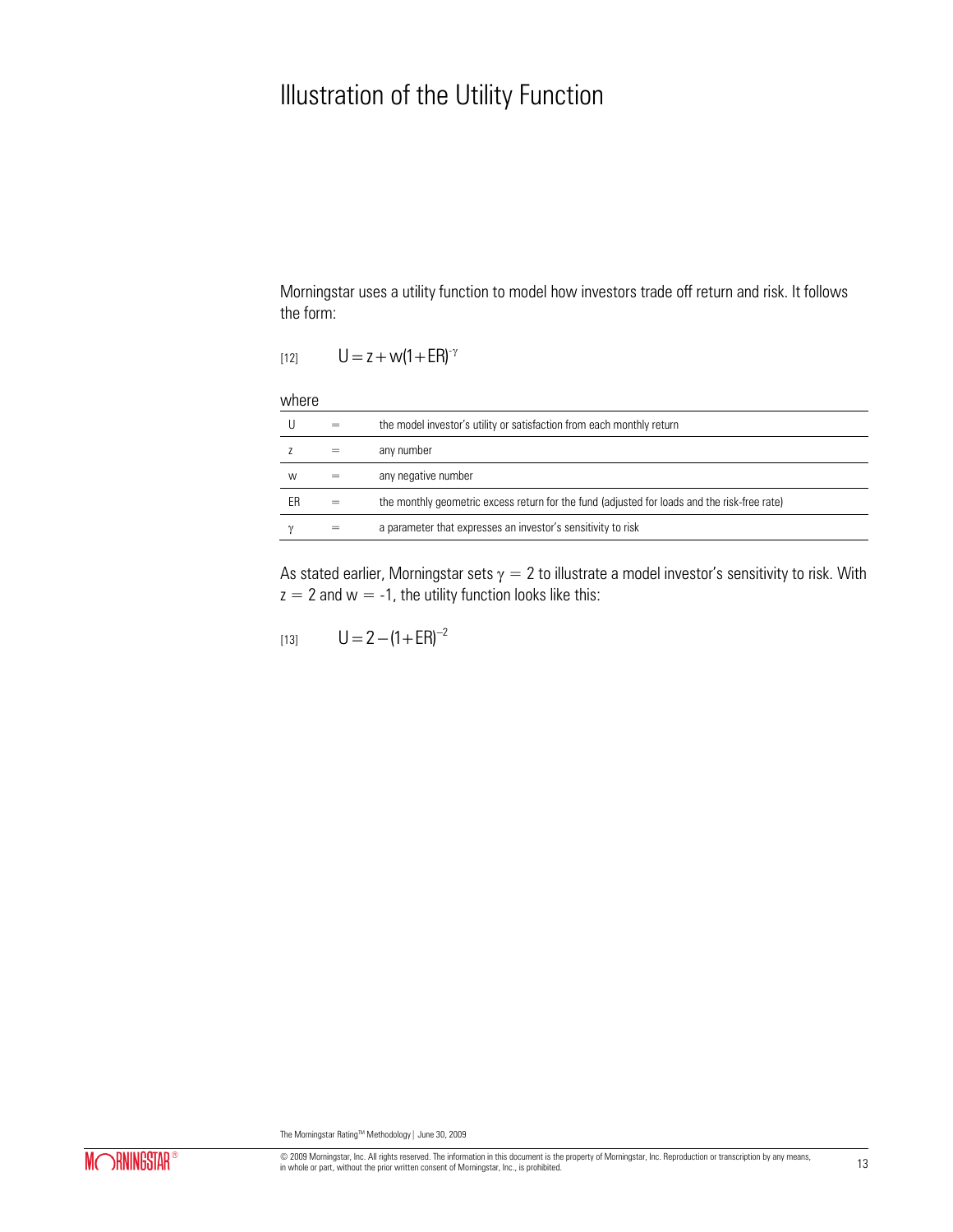Investors have a certain level of utility or satisfaction for each level of monthly return. The utility function can be graphed like this:

**Investor's Utility Function** 



The model investor's utility function is concave, and there is decreasing marginal utility as returns increase. It is steeper for negative returns and starts flattening out for positive returns, and this puts more emphasis on downside variation.

Investors don't like to lose money and they experience more dissatisfaction with negative returns than satisfaction with positive returns. Moving from –20% to 0% produces a gain in utility of about 0.60, but moving from 0% to 20% only produces a gain in utility of about 0.30 in this example. When Morningstar averages the level of utility across many months for a fund, lower returns have much lower levels of utility or satisfaction and this brings down the average.

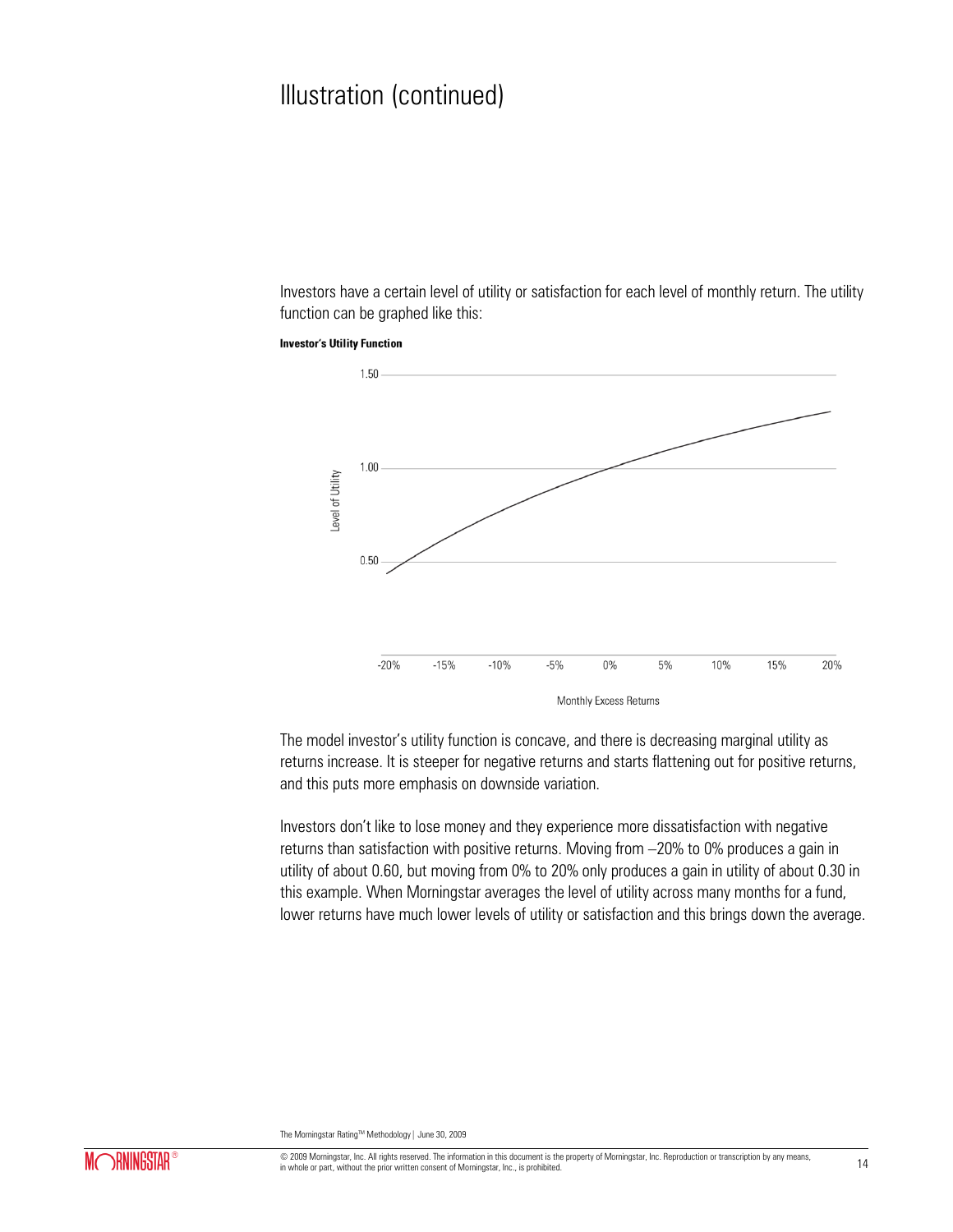If Morningstar used a higher value for  $\gamma$  to indicate a higher sensitivity to risk, the utility function would be even more concave, thereby giving greater penalties for downside variation. The dotted line below represents the utility function with  $\gamma=3$ .



**Investor's Utility Function** 

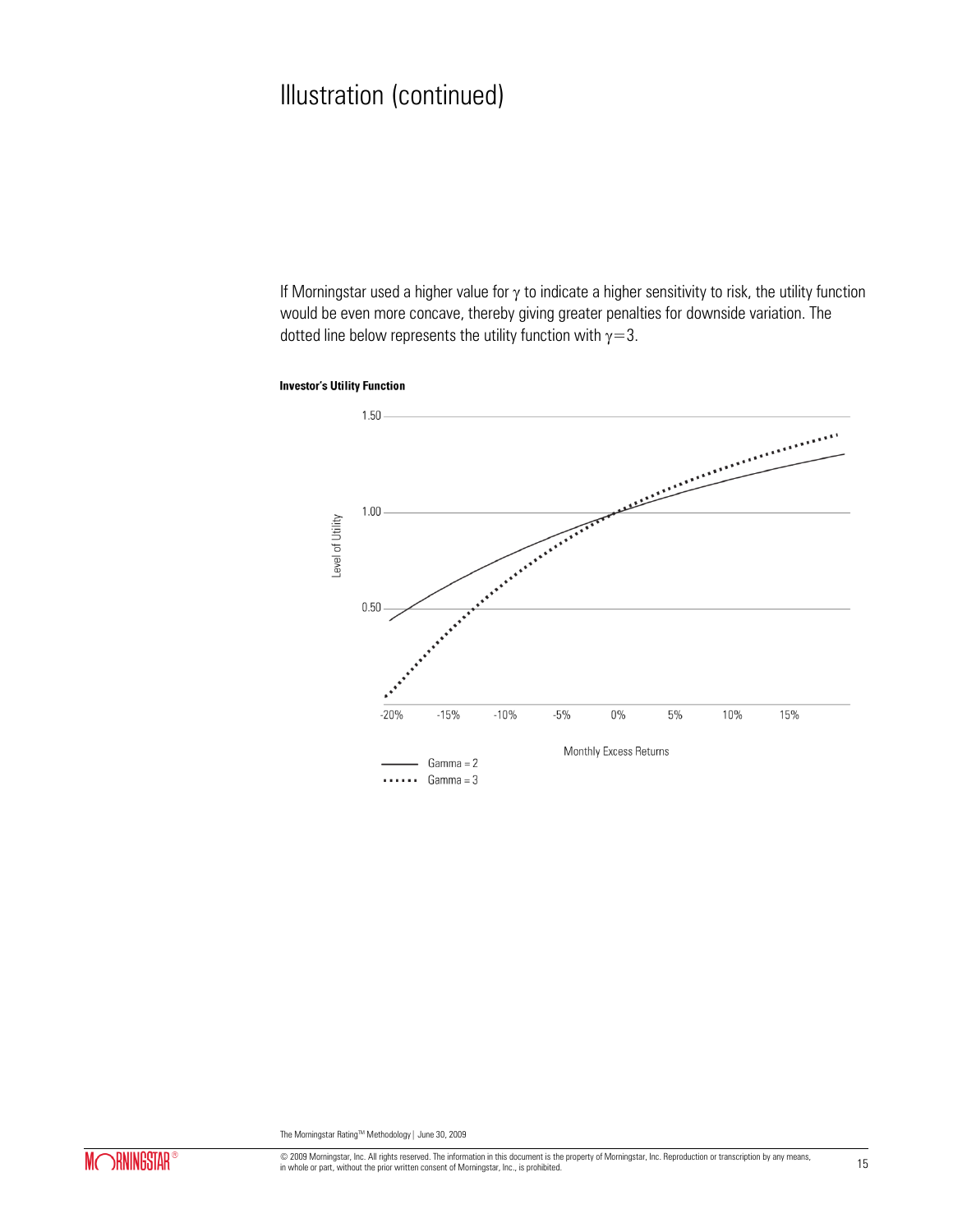Morningstar plots the fund's monthly geometric excess returns on this utility curve and then determines the average level of utility provided by this particular combination of returns. Morningstar then determines the level of monthly return (with no risk) that provides that same level of utility as the risky fund. This is called the certainty equivalent geometric excess return, which is the monthly expression of Morningstar Risk-Adjusted Return.

The average level of utility is converted into a return with the following equations, which are just versions of equations [12] and [13]. Because these equations subtract z and divide by w (the variables we previously added and multiplied), any values can be chosen for z and any negative values can be chosen for w.

$$
[14] \qquad \text{ER} = \left[\frac{1}{w}(U-z)\right]^{-\frac{1}{\gamma}} - 1
$$
  

$$
[15] \qquad \text{ER} = [-(U-2)]^{-\frac{1}{2}} - 1
$$

#### **Investor's Utility Function**



The Morningstar Rating™ Methodology | June 30, 2009



© 2009 Morningstar, Inc. All rights reserved. The information in this document is the property of Morningstar, Inc. Reproduction or transcription by any means,  $\omega$  zoos morningstar, inc. All rights reserved. The information in this occurrent is the property or morningstar, inc. reproduction or datisciplion by any means,  $16$  in whole or part, without the prior written consent o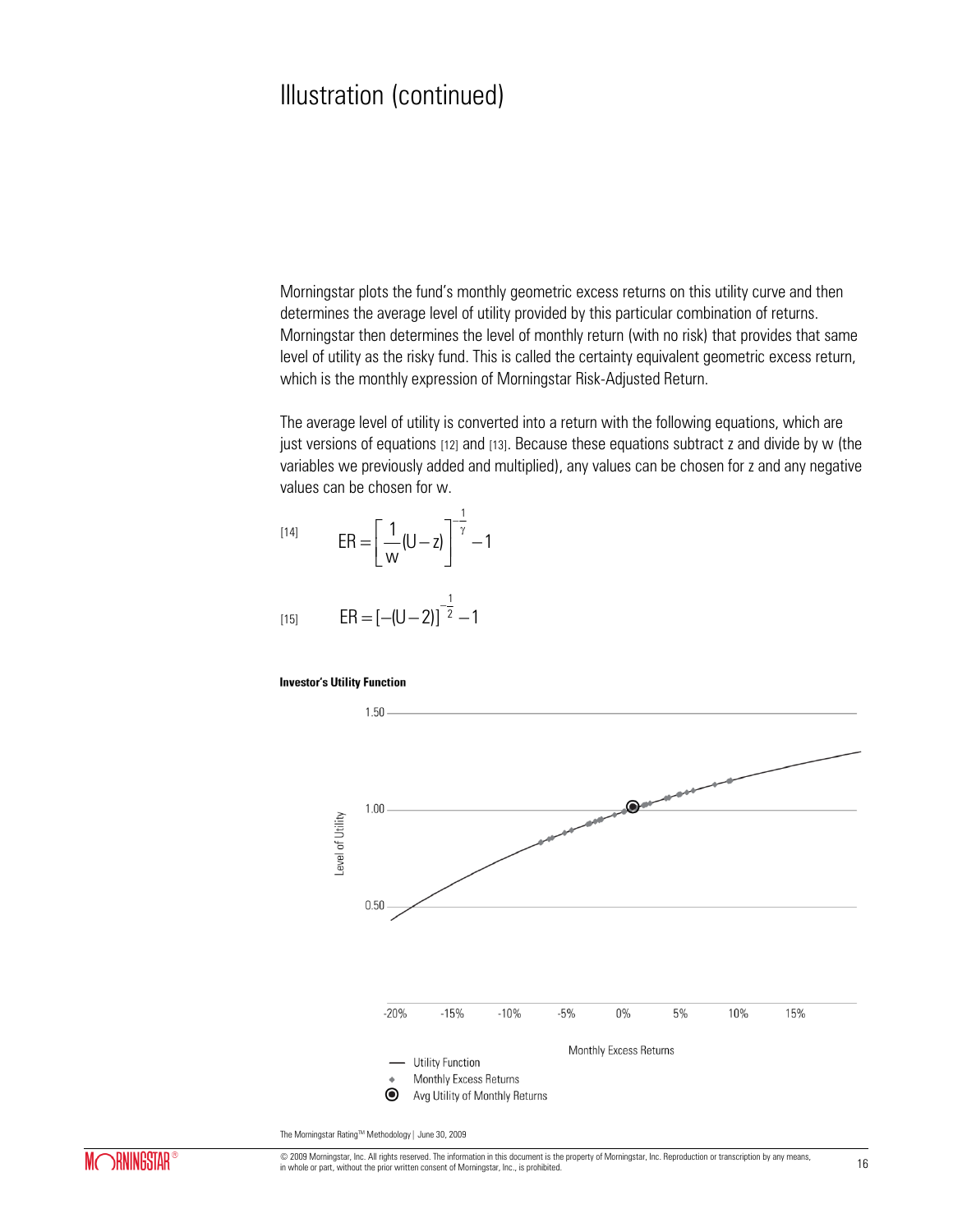The following graph illustrates the monthly excess returns of the sample fund from the previous page. The arithmetic average of these monthly returns is 0.92% and the geometric average monthly return is 0.81% per month. The average level of utility for this fund's 36 monthly excess returns is 1.012, and the certainty equivalent geometric excess return is 0.60% per month. The certainty equivalent return is less than the arithmetic or geometric averages because we set  $\gamma$  > 0. This investor is demanding a risk premium of 0.32% per month to invest in the risky portfolio.

#### **Volatile Monthly Returns and Certainty Equivalent**



The monthly 0.81% geometric excess return is annualized as a Morningstar Return of 10.20%. The 0.60% certainty equivalent is annualized as a Morningstar Risk-Adjusted Return of 7.40%. Morningstar Risk is the difference between Morningstar Return and MRAR, or 2.80% in this case. Morningstar Risk represents how much return the model investor is willing to give up to eliminate risk in the portfolio.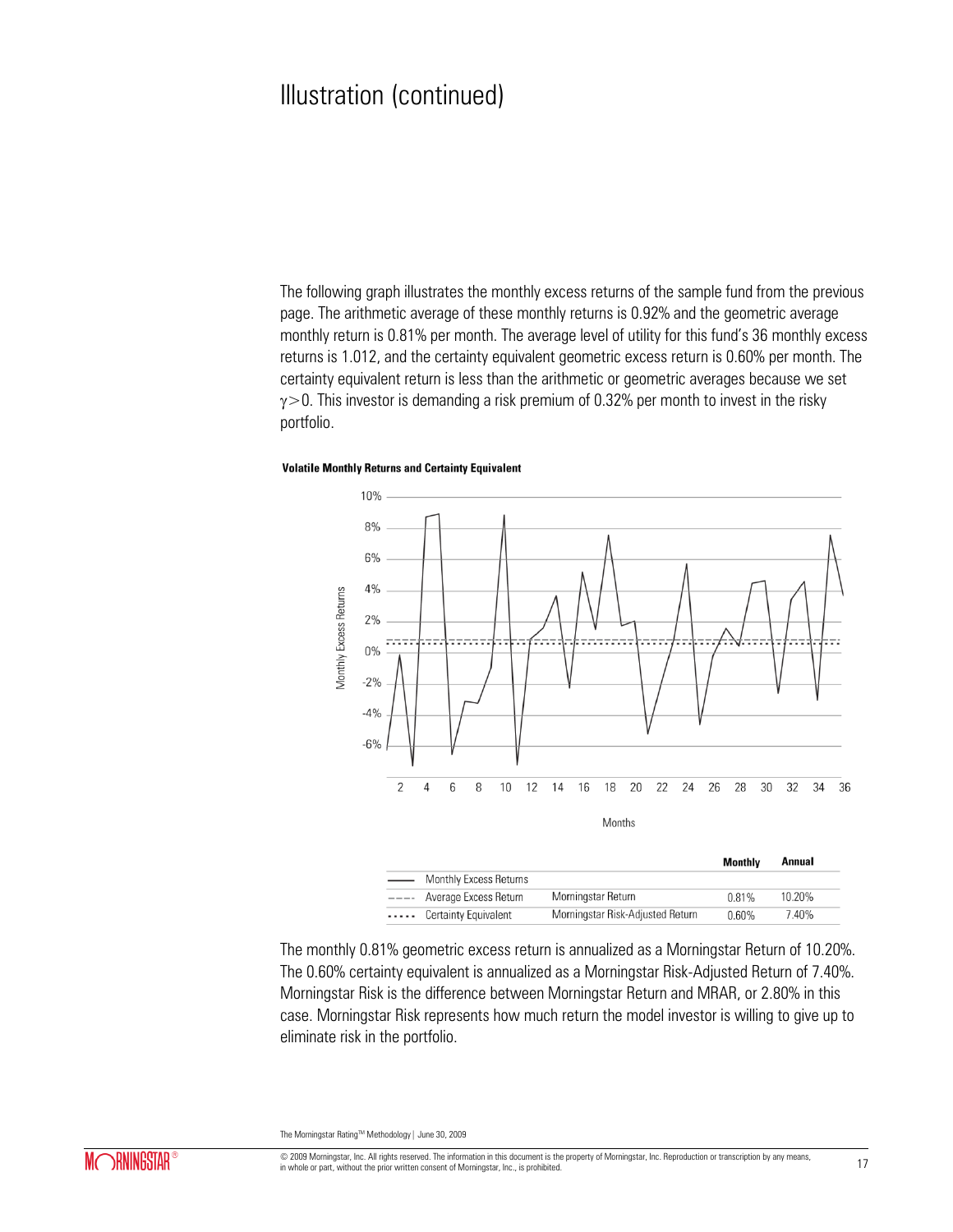### **Calculations**

#### **Overview**

There are four steps to calculate Morningstar Risk-Adjusted Return (MRAR). The calculations are done on a monthly basis first and then the results are annualized.

- 1) Total Return: Calculate monthly total returns for the fund. Do an additional adjustment for tax-advantaged dividends where appropriate.
- 2) Load-Adjusted Return: Adjust monthly total returns for sales loads.<sup>2</sup>
- 3) Morningstar Return: Calculate or collect monthly total returns for the appropriate riskfree rate. Adjust load-adjusted returns for the risk-free rate to get Morningstar Return.
- 4) Morningstar Risk-Adjusted Return: Adjust Morningstar Return for risk to get MRAR.

Morningstar Risk is then calculated as the difference between Morningstar Return and Morningstar Risk-Adjusted Return.

The annualized returns are the same or lower after each adjustment, as shown below.

|                 |                             | Adjust for<br>loads<br>↓       | Adjust for<br>risk-free rate<br>◡<br>J | Adjust for<br>risk                                   |                                 |
|-----------------|-----------------------------|--------------------------------|----------------------------------------|------------------------------------------------------|---------------------------------|
|                 | <b>Total Return</b><br>3 Yr | Load-Adi<br><b>Return 3 Yr</b> | <b>Morningstar</b><br>Return 3 Yr      | <b>Morningstar</b><br>Risk-Adi<br><b>Return 3 Yr</b> | <b>Morningstar</b><br>Risk 3 Yr |
| Focus Fund A    | 34.43                       | 31.80                          | 29.40                                  | 26.37                                                | 3.03                            |
| Growth Fund Inv | 23.30                       | 23.30                          | 21.06                                  | 17.11                                                | 3.95                            |

Morningstar calculates percentile ranks in category for all of these data points. By studying these percentile ranks, one can determine which factor impacted the fund's rating the most.

|                 | <b>Total Return</b><br>% Rank 3 Yr | Load-Adj<br>Return<br>% Rank 3 Yr | Morningstar<br>Return<br>% Rank 3 Yr | <b>Morningstar</b><br>Risk-Adj Return<br>% Rank 3 Yr | Morningstar<br><b>Rating</b> |
|-----------------|------------------------------------|-----------------------------------|--------------------------------------|------------------------------------------------------|------------------------------|
| Focus Fund A    | 10                                 | 15                                | 15                                   | 15                                                   | 4                            |
| Growth Fund Inv |                                    | 27                                | 29                                   | 35                                                   | 3                            |
| Equity Fund     | 92                                 | 93                                | 93                                   | 93                                                   |                              |

For example, the load adjustment impacted the Focus fund's rating the most, moving it from the  $10<sup>th</sup>$  to the  $15<sup>th</sup>$  percentile. The Growth fund's rating was most affected by the adjustment for risk, which moved it from the  $29<sup>th</sup>$  to the  $35<sup>th</sup>$  percentile. The Equity fund's low returns (percentile rank 92) led to its low rating.

 $\overline{a}$ 

<sup>&</sup>lt;sup>2</sup> In some markets, Morningstar sets a cap on loads in the calculation of MRAR but uses the maximum published load in the calculation of the standard load-adjusted return. In these markets, the above comparisons of annualized returns and percentile ranks may not clearly illustrate the size of the adjustments for loads and the risk-free rate. See page 21 for more information.

The Morningstar Rating™ Methodology | June 30, 2009

<sup>©</sup> 2009 Morningstar, Inc. All rights reserved. The information in this document is the property of Morningstar, Inc. Reproduction or transcription by any means, in whole or part, without the prior written consent of Momingstar, Inc., is prohibited. In whole or part, without the prior written consent of Momingstar, Inc., is prohibited. 18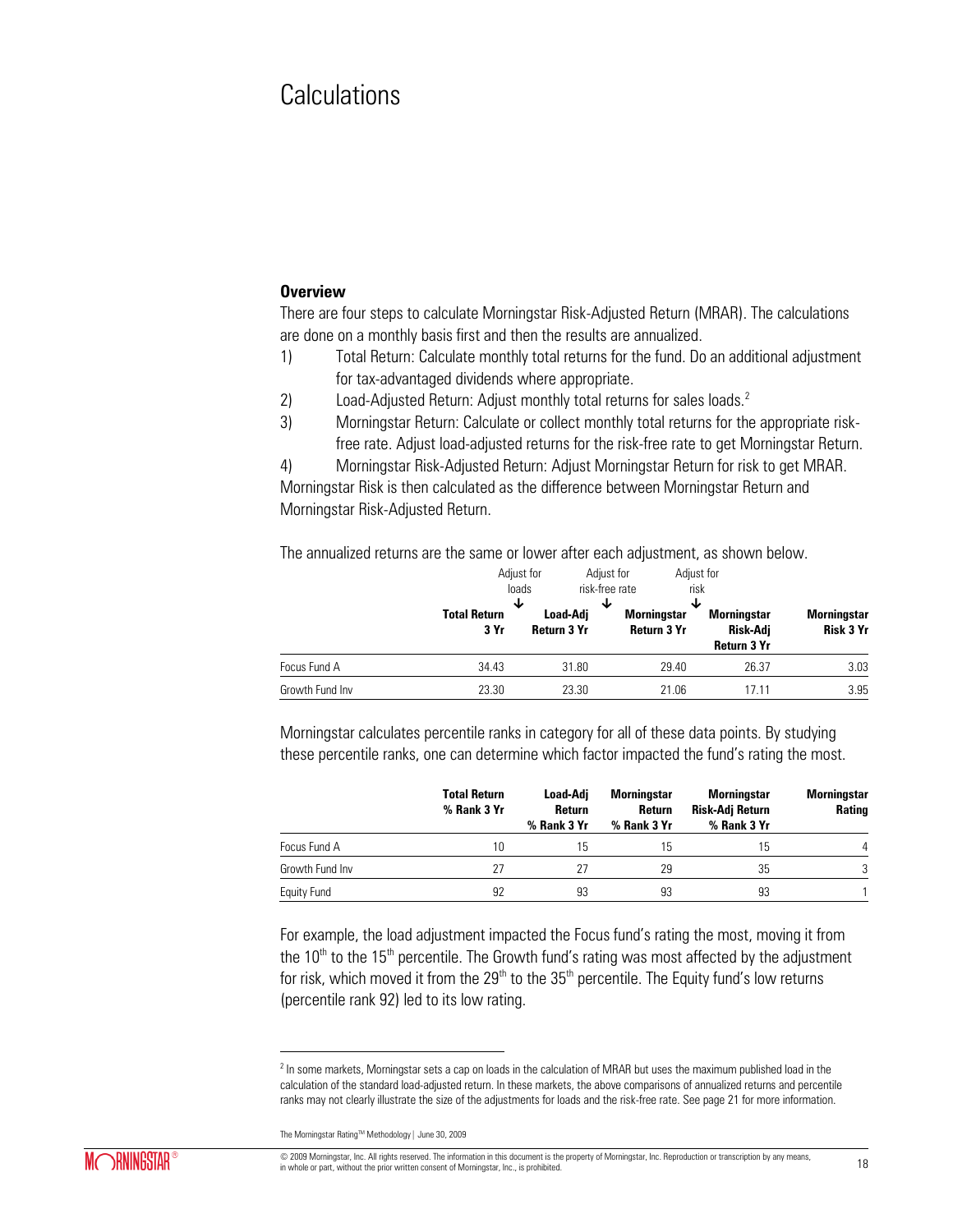### **Total Return**

Morningstar calculates a fund's total return for a given month t as follows:

$$
^{[16]} \hspace{1cm} TR_t = \left\{ \frac{P_e}{P_b} \prod_{i=1}^n \left(1 + \frac{D_i}{P_i} \right) \right\} - 1
$$

where

| $\mathsf{TR}_\mathsf{t}$ |     | total return for the fund for month t    |
|--------------------------|-----|------------------------------------------|
| $P_{\rho}$               | $=$ | end of month NAV per share               |
| P,                       |     | beginning of month NAV per share         |
| $D_i$                    |     | per share distribution at time I         |
| P.                       |     | reinvestment NAV per share at time I     |
|                          |     | number of distributions during the month |

Distributions include dividends, distributed capital gains, and return of capital. This calculation assumes that the investor incurs no transaction fees and reinvests all distributions paid during the month.

The cumulative total return is:

$$
[17] \hspace{1cm} TR_c = \prod_{t=1}^T (1 + TR_t) - 1
$$

where

| .   |     |                                                                 |
|-----|-----|-----------------------------------------------------------------|
| TR. | $=$ | cumulative total return for the fund                            |
| TR. |     | total return for the fund for month t                           |
|     |     | number of months in the period (e.g., three, five, or 10 years) |
|     |     |                                                                 |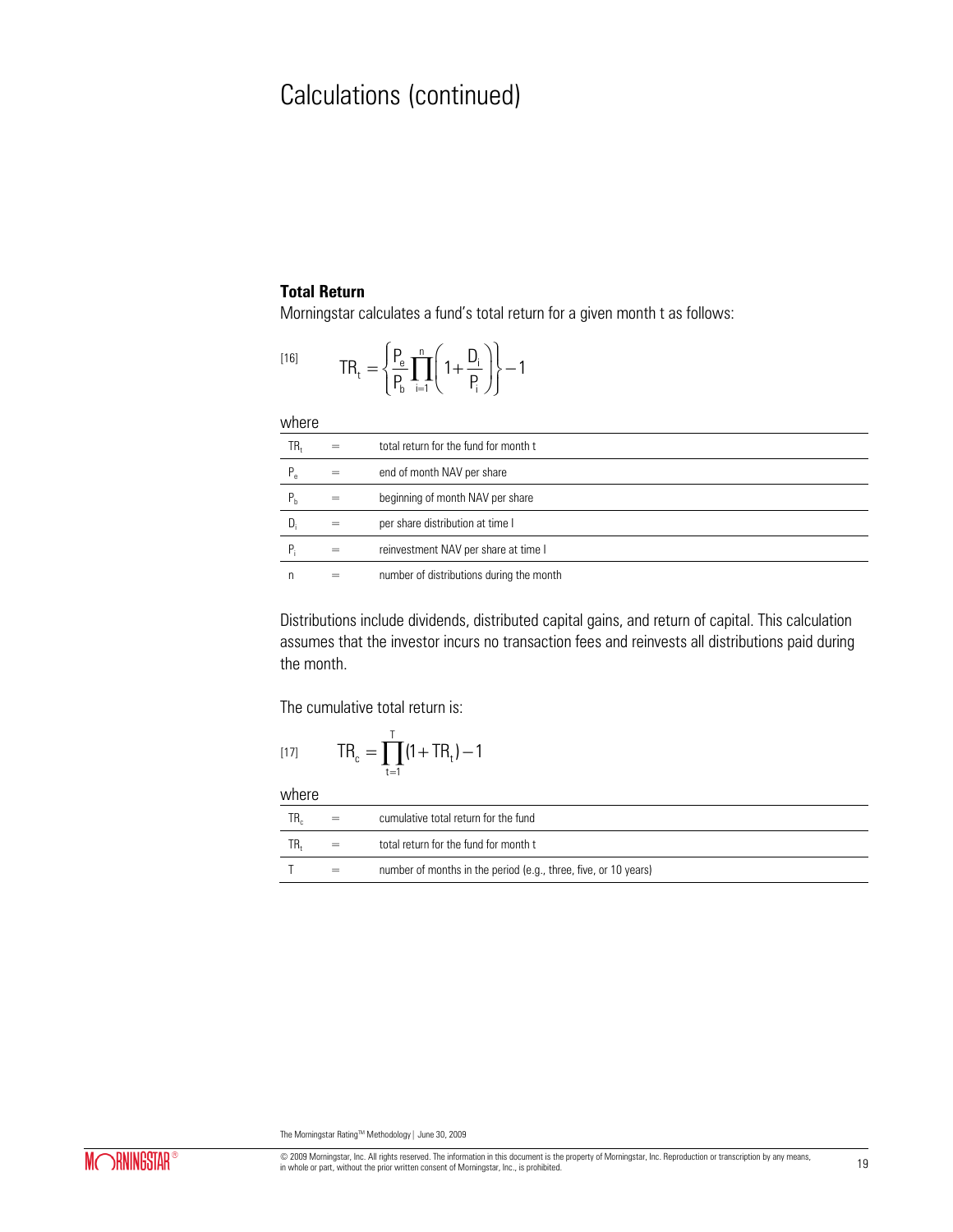### **Tax Adjustment**

In reality, an investor's total return will be reduced by any taxes that must be paid on income and capital gains. Morningstar does not adjust for these taxes for MRAR and the Morningstar Rating, because one single tax rate does not reflect the experience of all investors.

Morningstar will adjust for taxes in the MRAR calculation if most investors in that fund qualify for the same tax treatment. For example, Morningstar adjusts the dividends paid by U.S. municipal-bond funds to reflect their exemption from U.S. federal taxes. For single-state municipal-bond funds, there is an additional adjustment for state taxes. Morningstar adjusts these dividends to an equivalent pre-tax level for the purpose of calculating risk-adjusted return. This adjustment will make a difference for funds that distribute income only versus funds that distribute a combination of income and capital gains.

Morningstar adjusts these municipal-bond dividends with the following formula:

[18] 
$$
\text{TDiv}_{i} = \frac{\text{Div}_{i}}{(1 - t_{\text{Si}})(1 - t_{\text{fi}})}
$$

whore

| <b>WILLE</b> |     |                                                                          |
|--------------|-----|--------------------------------------------------------------------------|
| TDiv.        | $=$ | tax-adjusted dividend per share at time i                                |
| Div.         | $=$ | actual dividend per share at time I                                      |
| Ls:          | $=$ | maximum state tax rate at time i (for single-state municipal-bond funds) |
|              |     | maximum federal tax rate at time I                                       |

For the purpose of calculating the total returns that are used to calculate MRAR, Morningstar uses TDivi in place of Di in equation [16] for U.S. municipal bond funds. This tax adjustment is not part of the standard depictions of total return for these funds.

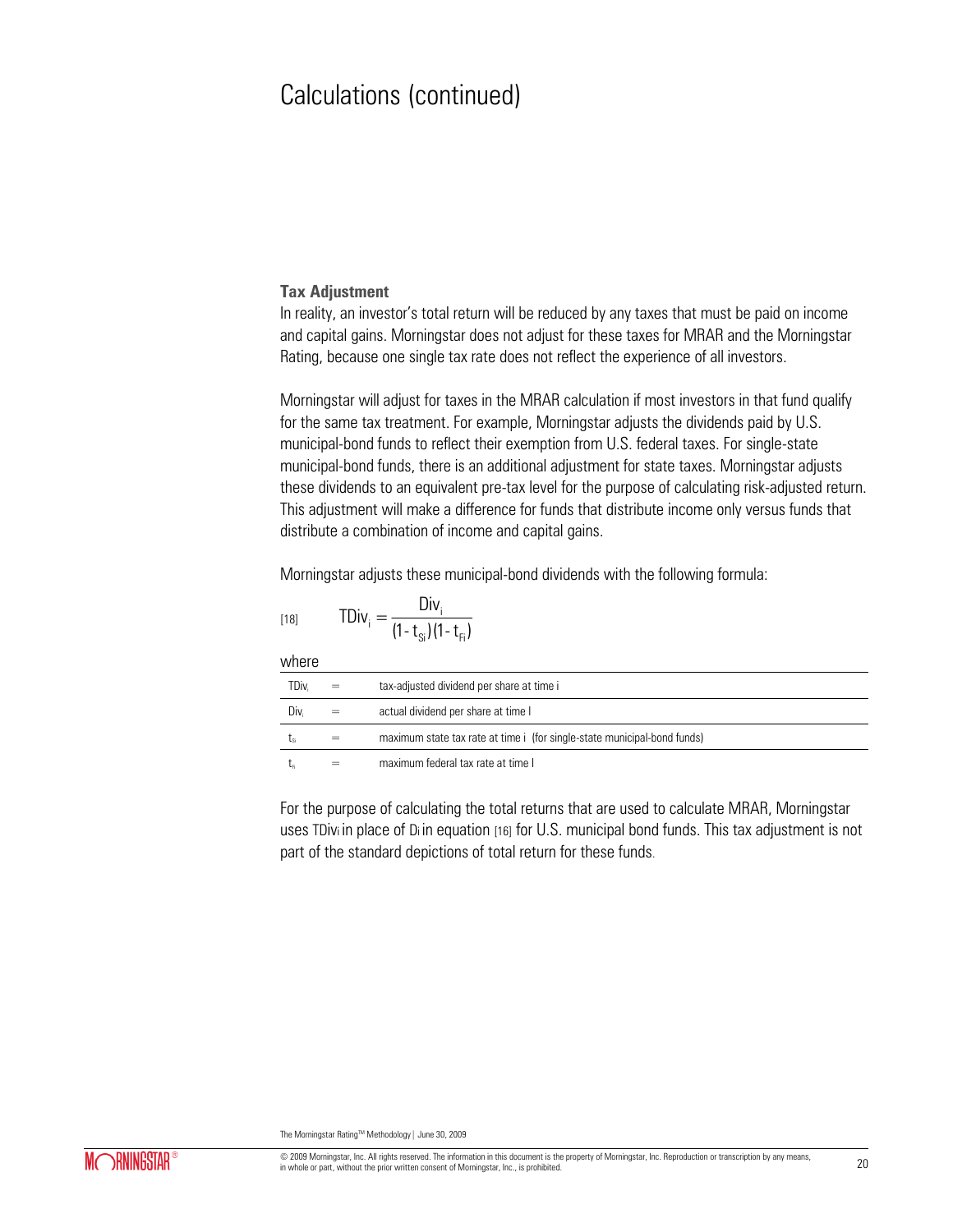#### **Load-Adjusted Return**

Next, Morningstar adjusts the fund's total return for any front loads, deferred loads, or redemption fees that were in our records during the month-end under consideration.

- × Morningstar uses the maximum front load for the fund and the deferred loads and redemption fees appropriate for the time period being measured (three-, five-, or 10-year).
- ► Morningstar uses the higher deferred load if two straddle a time period. For example, if the fund charges a 4% deferred load to investors that have held the fund for 2-3 years and 3% for 3-4 years, Morningstar will use the 4% load for the three-year rating.
- $\blacktriangleright$  Per industry standards, the deferred load is applied to the lesser of the initial investment or the ending amount.
- ▶ The fund's historical load structure is not considered for its current rating. Morningstar does not prorate the loads based on the historical months when the load was actually in effect.
- $\triangleright$  Morningstar does not account for temporary load waivers. The fund must permanently remove the load before Morningstar will remove the load from that fund's rating.

In markets where the published sales load does not reflect the experience of any investors and instead represents a legal maximum that would only be charged under unusual circumstances, Morningstar may cap loads to a more realistic level that better represents the experience of the retail investor. The caps are applied only when calculating the load-adjusted returns that are used in MRAR; the maximum published load is still used for calculating the standard loadadjusted return. In Europe, Morningstar caps front and deferred loads, using a 5% maximum load for equity funds and a 3% maximum load for bond funds.

A fund's load-adjusted return is calculated as follows:  
\n
$$
LR_c = (1 + TR_c)(1 - F)(1 - R) - D(1 - F)\frac{\min(P_0, P_T)}{P_0} - 1
$$

where

| LR,   | cumulative load-adjusted return for three, five, or ten years             |
|-------|---------------------------------------------------------------------------|
| TR,   | cumulative total return for three, five, or ten years                     |
|       | maximum front load, expressed as a decimal                                |
| R     | redemption fee for the time period being measured, expressed as a decimal |
|       | deferred load for the time period being measured, expressed as a decimal  |
| $P_0$ | beginning-of-period NAV per share                                         |
|       | end-of-period NAV per share                                               |

The Morningstar Rating™ Methodology | June 30, 2009

© 2009 Morningstar, Inc. All rights reserved. The information in this document is the property of Morningstar, Inc. Reproduction or transcription by any means, in whole or part, inc. All rights reserved. The information in this occurrient is the property or withingstar, inc. reproduction or datisciplion by any means, 21 in whole or part, without the prior written consent of Morni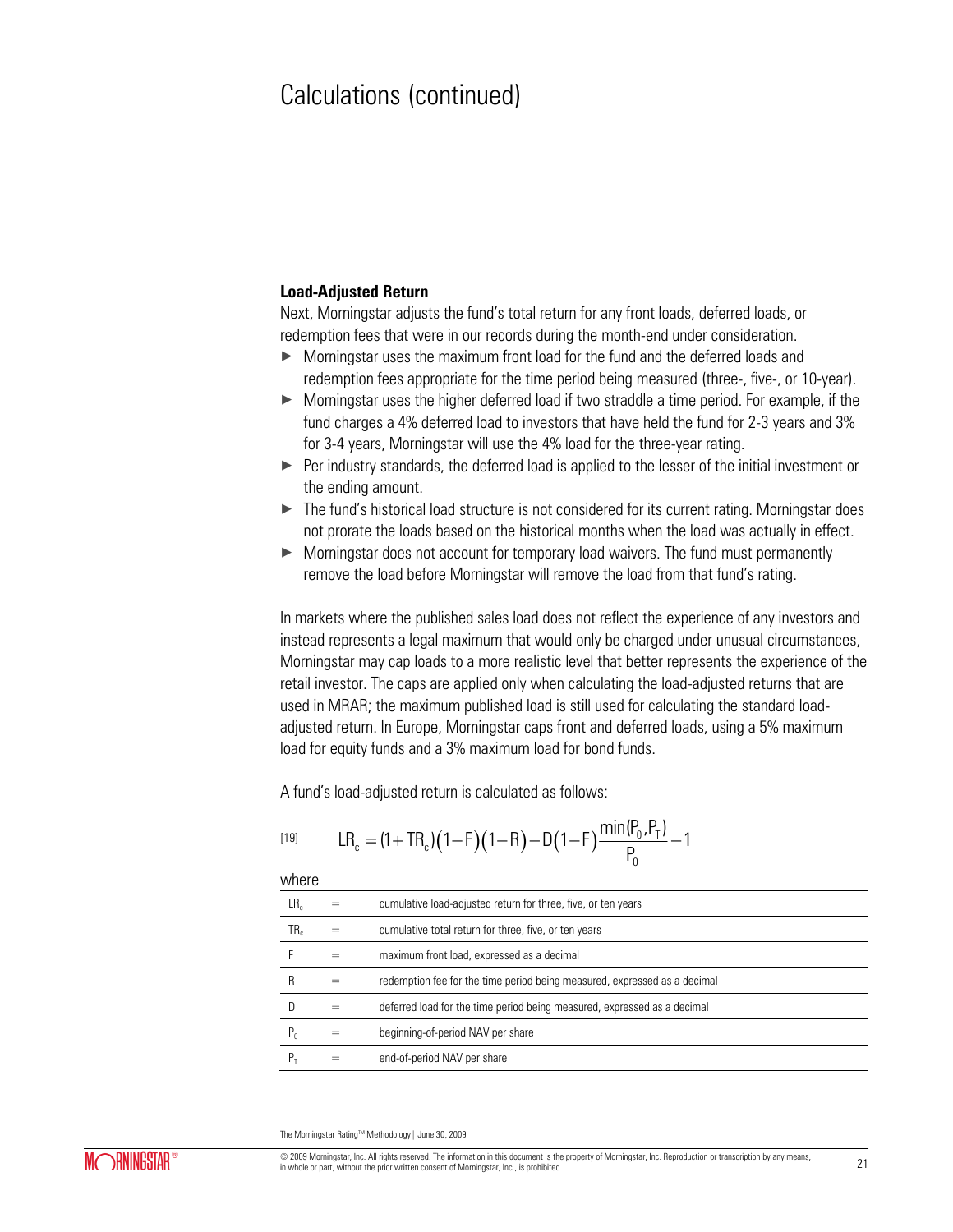Morningstar calculates a monthly adjustment factor for loads, a, as follows:

1

[20] 
$$
a = \left(\frac{1 + LR_c}{1 + TR_c}\right)^{\frac{1}{T}}
$$

where

| number of months in the period (e.g., three, five, or 10 years) |  |
|-----------------------------------------------------------------|--|
|-----------------------------------------------------------------|--|

Then, Morningstar adjusts the monthly total returns with this factor:

$$
[21] \tLR_t = a(1 + TR_t) - 1
$$

where

| vvii Uitv |     |                                            |
|-----------|-----|--------------------------------------------|
| LR.       | $=$ | the load-adjusted total return for month t |
| TR.       | $=$ | the total return for month t               |

The adjustment factor and the load-adjusted monthly returns are different for the three-, five-, and ten-year periods for  $T=36$ , 60, and 120, respectively, because the loads are spread over different amounts of time.

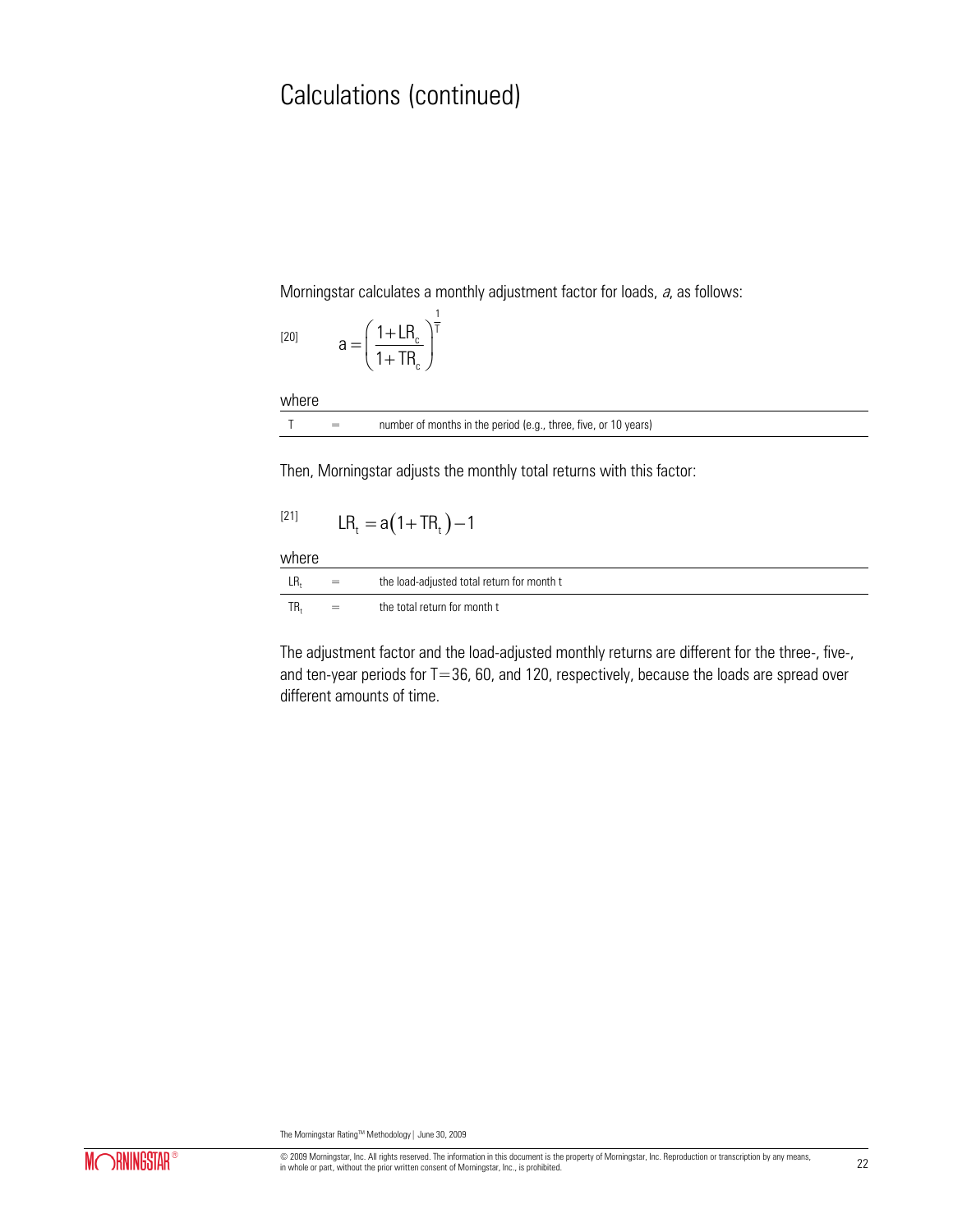#### **Morningstar Return**

Next, Morningstar adjusts the fund's monthly load-adjusted returns for the risk-free rate. Because investors always have an option to invest at the risk-free rate, Morningstar measures only the amount by which fund returns have exceeded that risk-free rate. This adjustment also accounts for how the risk-free rate has changed over time.

For each historical month, Morningstar calculates the fund's geometric excess return over the risk-free rate.

$$
ER_t = \frac{1 + LR_t}{1 + RF_t} - 1
$$

where

| $=$ | the geometric excess return for the fund for month t |
|-----|------------------------------------------------------|
| $=$ | the load-adjusted return for the fund for month t    |
| $=$ | the total return for the risk-free rate for month t  |

Morningstar selects a risk-free rate that is appropriate for the investor, and this varies for different Morningstar offices around the world. The risk-free rate is selected based on where the investment is available for sale and the primary currency of the investment, rather than where the fund invests.

- ▶ United States: 3 month Treasury Bill (USTREAS T-Bill Auction Ave 3 month)
- ► Europe: Different categories are paired with different risk-free rates, including the constantmaturity versions of the Merrill Lynch 1-month LIBOR index with currencies CHF, DKK, EUR, GBP, JPY, NOK, and SEK and the 3 month Treasury Bill.

The annualized geometric mean of these excess returns is known as Morningstar Return.

[23] **Morningstar Return** = 
$$
\left[\prod_{t=1}^{T} (1 + ER_t)\right]^{\frac{12}{T}} - 1
$$

where

|  |  | number of months in the period (e.g., three, five, or 10 years) |
|--|--|-----------------------------------------------------------------|
|--|--|-----------------------------------------------------------------|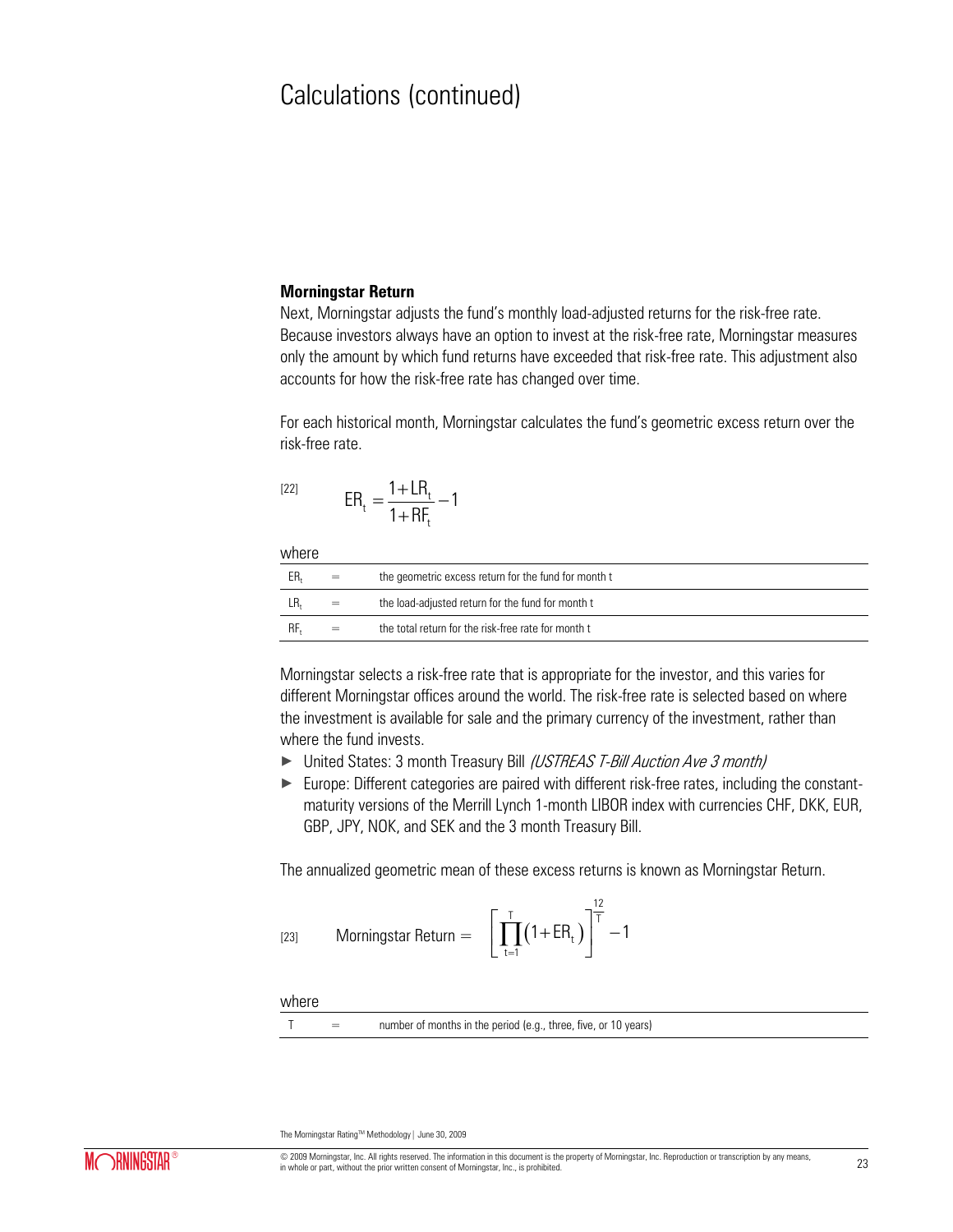#### **Morningstar Risk-Adjusted Return**

Next, Morningstar adjusts for risk. As mentioned earlier, Morningstar uses expected utility theory to model how investors trade off return and risk. Morningstar Risk-Adjusted Return (MRAR) is the guaranteed return that provides the same level of utility to the investor as the specific combination of returns exhibited by the fund.

The formal equation for Morningstar Risk-Adjusted Return, equation 10, uses the parameter gamma to describe the model investor's sensitivity to risk. Morningstar sets that value equal to two, so Morningstar Risk-Adjusted Return is calculated as follows:

[24] 
$$
MRAR(2) = \left[\frac{1}{T} \sum_{t=1}^{T} (1 + ER_t)^{-2}\right]^{\frac{12}{2}} - 1
$$

The section inside the brackets determines the investor's average utility from this fund's monthly excess returns over 36, 60 or 120 months. Then, that level of utility is converted into a return by taking it to the power of –1/2. Lastly, Morningstar annualizes the result by taking it to the power of 12.

#### **Morningstar Risk**

Because MRAR is expressed as an annualized return, we can derive a risk component, Morningstar Risk, as the difference between Morningstar Return (adjusted for loads and the risk-free rate) and MRAR (adjusted for loads, the risk-free rate, and risk). Morningstar Risk is always greater than or equal to zero.

[25] Morningstar Risk = Morningstar Return – Morningstar Risk-Adjusted Return

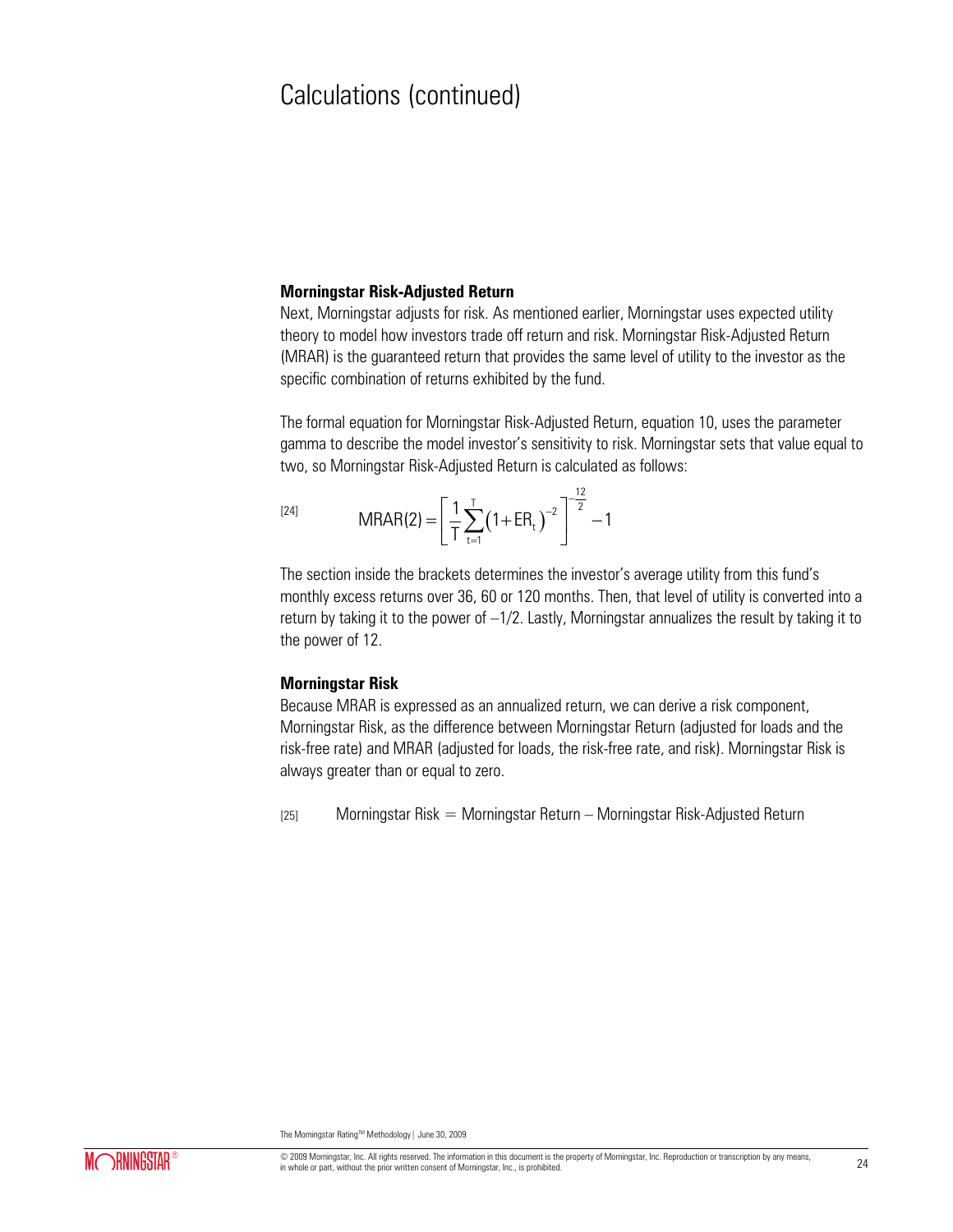### The Morningstar Rating: 3-, 5-, and 10-Year

The Morningstar Rating is based on Morningstar Risk-Adjusted Return. Morningstar calculates ratings for the three-, five-, and 10-year periods, and then the Overall Morningstar Rating is based on a weighted average of the available time-period ratings.

The following items are needed to calculate the Morningstar Rating for funds:

- ► Morningstar Risk-Adjusted Return % Rank for funds in a category for three, five, and 10 years
- $\blacktriangleright$  Historical category assignments for all funds in the sample
- $\triangleright$  A table that describes the degree of similarity between any two pairs of categories, ranging from zero (highly dissimilar) to one (identical)

#### **Three-, Five-, and 10-Year Ratings**

Investments must have at least 36 continuous months of total returns in order to receive a rating. For each time period (three, five, and 10 years), Morningstar ranks all funds in a category using Morningstar Risk-Adjusted Return, and the funds with the highest scores receive the most stars. A fund's peer group for the three-, five-, and 10-year ratings is based on the fund's current category. That is, there is no adjustment for historical category changes in the three-, five-, and 10-year ratings.

Morningstar rates each share class of a portfolio separately, because each share class has different loads, fees, and total return time periods available. However, the distribution of funds among the star ratings depends on the number of portfolios evaluated within the category, rather than the number of share classes. This policy prevents multi-share funds from taking up a disproportionate amount of space in any one rating level. Please refer to the *Morningstar* Percentile Ranking Methodology document for more information on how Morningstar incorporates fractional weights into percentile ranks so that star ratings are based on distinct portfolios not distinct share classes.

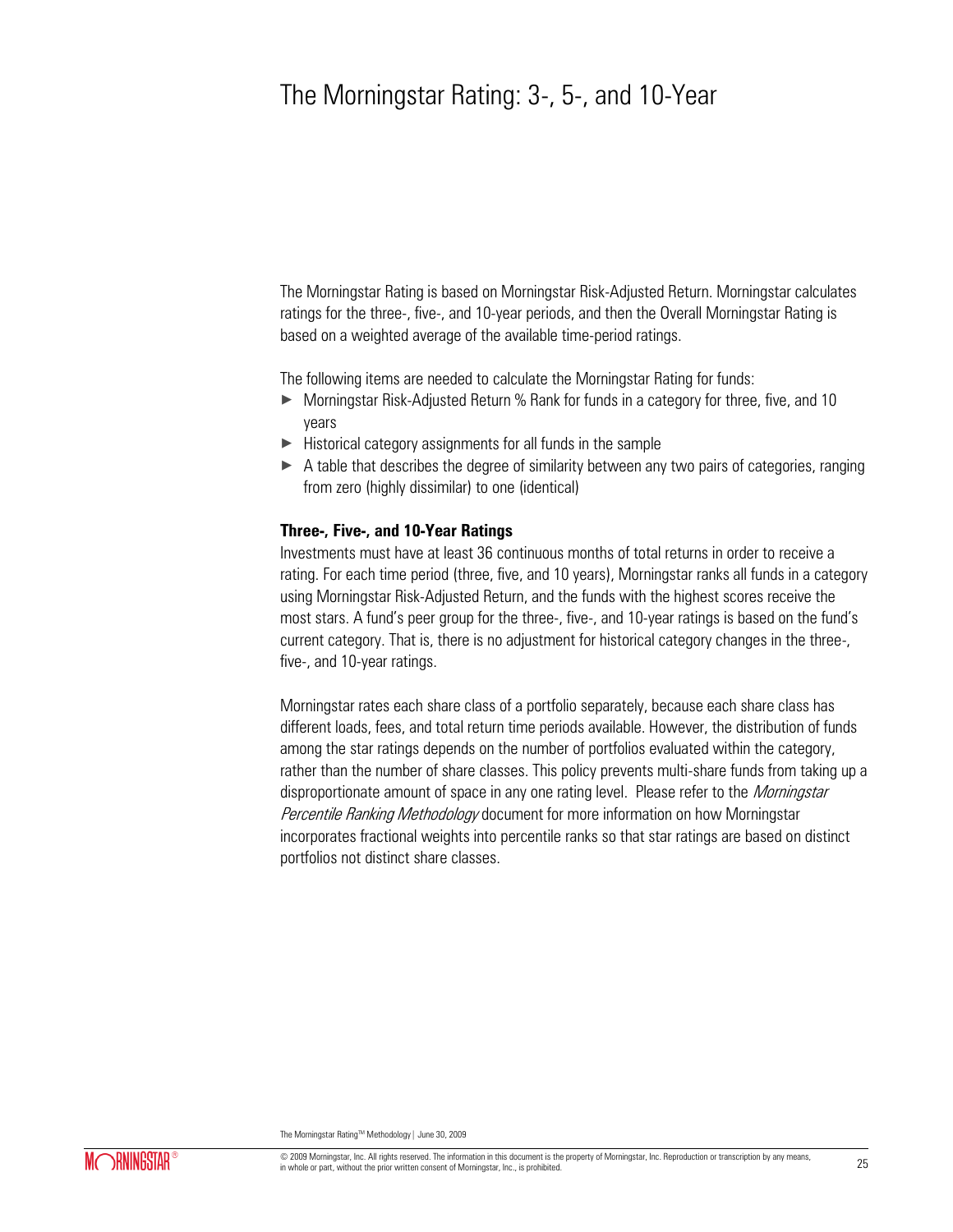# The Morningstar Rating: 3-, 5-, and 10-year (continued)

Morningstar sets the distribution of funds across the rating levels to form an approximate bell curve:



Three-year star ratings are assigned as follows:

- 1) Sort all funds in the category by three-year MRAR % Rank in descending order.
- 2) Starting with the highest MRAR % Rank, those funds with a rank that meets but does not exceed 10% receive a 5 star rating.
- 3) Funds with a rank that meets but does not exceed 32.5% receive a 4 star rating.
- 4) Funds with a rank that meets but does not exceed 67.5% receive a 3 star rating.
- 5) Funds with a rank that meets but does not exceed 90% receive a 2 star rating.
- 6) The remaining funds receive one star.

If the data are available, five-year ratings are assigned using 60 months of data and 10-year ratings are assigned using 120 months of data.

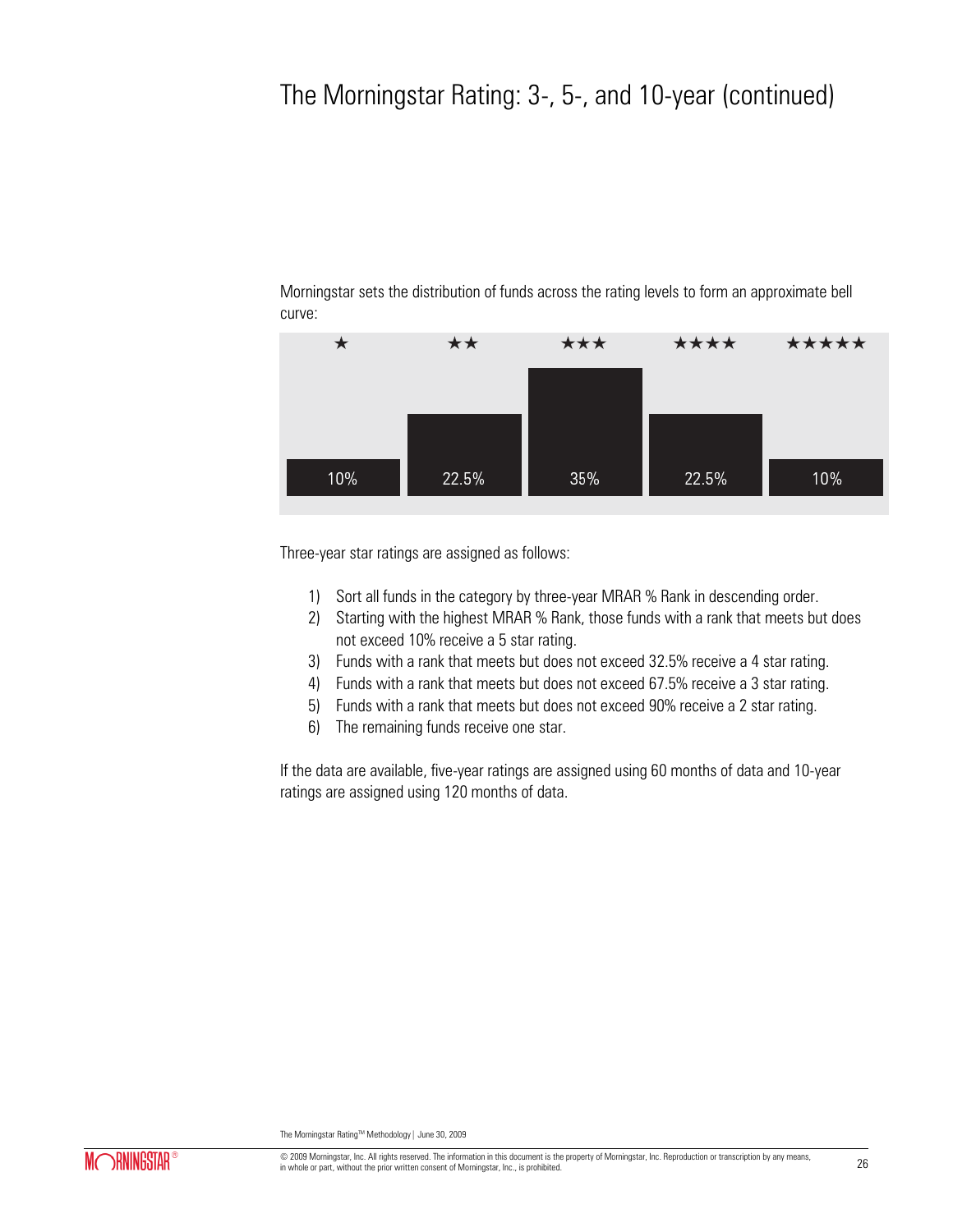### Morningstar Return and Morningstar Risk Scores

Morningstar uses the same bell curve and rating procedure above to assign scores for Morningstar Return and Morningstar Risk for three, five, and 10 years. Funds are scored from one to five, and these scores are typically expressed as word labels in Morningstar products.

| Score          | Percent         | Word Label           |
|----------------|-----------------|----------------------|
| 5              | Top 10%         | High                 |
| $\overline{4}$ | Next 22.5%      | Above Average        |
| 3              | <b>Next 35%</b> | Average              |
| $\mathcal{P}$  | Next 22.5%      | <b>Below Average</b> |
|                | Bottom 10%      | Low                  |

Note that the word label "High" is generally good for Morningstar Return, and "Low" is generally good for Morningstar Risk.

The Morningstar Return Score and Morningstar Risk Score are helpful when funds have the same rating and similar MRARs but different levels of risk. All of the funds below got three stars and "Average" return, but they took very different levels of risk to achieve that rating.

| Name   | Morningstar<br>Rating 3 Yr | Morningstar Risk-<br>Adi Return 3 Yr | Morningstar<br>Return 3 Yr | Morningstar<br>Return Score 3 Yr | Morningstar<br>Risk 3 Yr | Morningstar Risk<br>Score 3 Yr |
|--------|----------------------------|--------------------------------------|----------------------------|----------------------------------|--------------------------|--------------------------------|
| Fund 1 |                            | 23.45                                | 26.48                      | Average                          | 3.03                     | Above Avg                      |
| Fund 2 | 3                          | 23.15                                | 25.05                      | Average                          | 1.91                     | Average                        |
| Fund 3 | 3                          | 22.52                                | 24.29                      | Average                          | 1.78                     | Below Avg                      |
| Fund 4 | 3                          | 21.28                                | 23.84                      | Average                          | 2.57                     | Average                        |
| Fund 5 | 3                          | 20.72                                | 21.64                      | Average                          | 0.92                     | Low                            |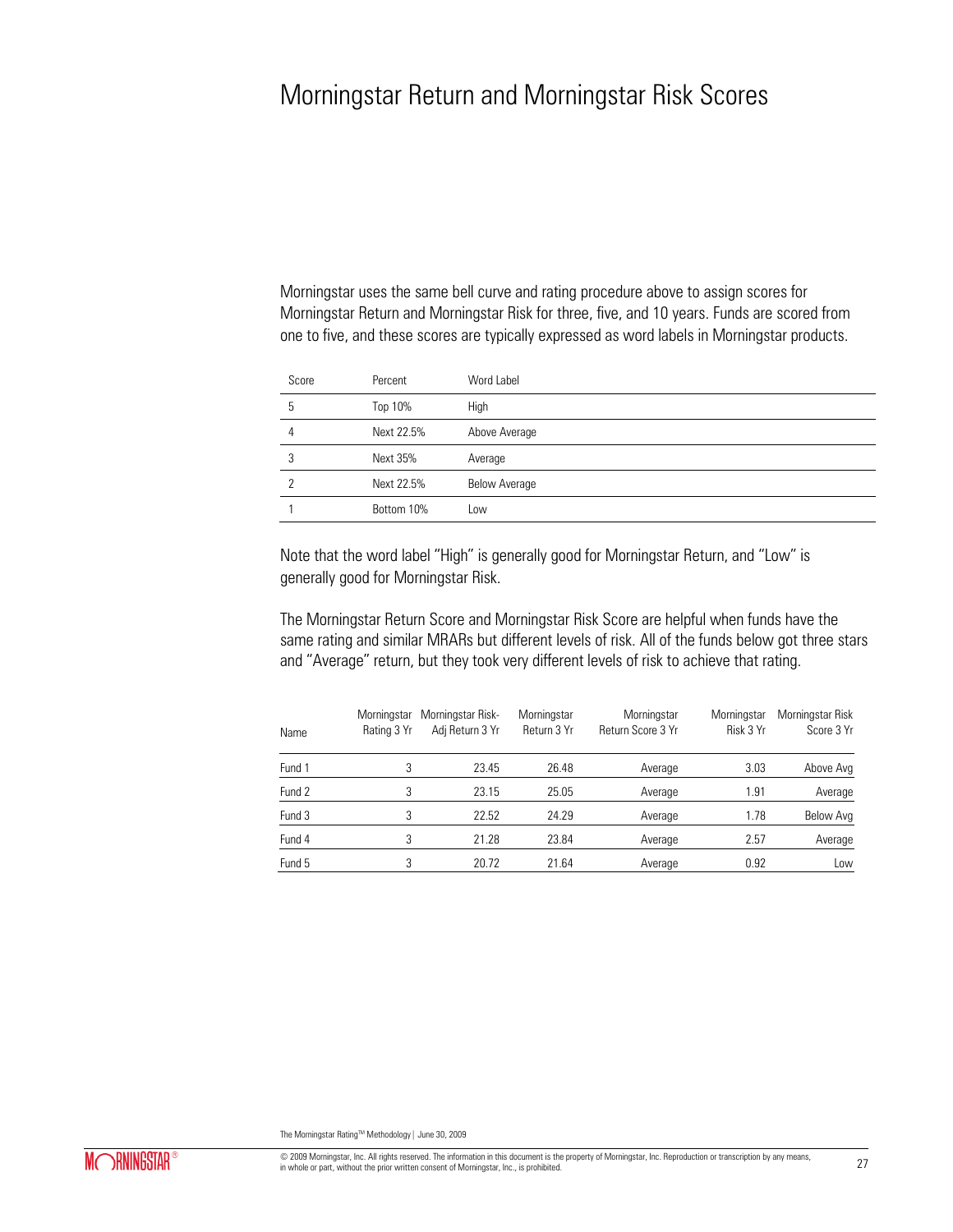### The Overall Morningstar Rating

#### **The Overall Morningstar Rating with No Category Changes**

An overall star rating for each fund is based on a weighted average (rounded to the nearest integer) of the number of stars assigned to it in the three-, five-, and 10-year rating periods. If the fund in question has been in its current category over the entire evaluation period, the weights are:

| Months of Total Returns | Overall (Weighted) Morningstar Rating |
|-------------------------|---------------------------------------|
| $36 - 59$               | 100% three-year rating                |
| 60-119                  | 60% five-year rating                  |
|                         | 40% three-year rating                 |
| 120 or more             | 50% 10-year rating                    |
|                         | 30% five-year rating                  |
|                         | 20% three-year rating                 |

For example, the weighted average of the ratings below is 2.5, and this rounds up to an Overall Rating of three stars.

| Period     | Rating | Weight | Multiply |
|------------|--------|--------|----------|
| 10-year    | c      | 50%    | 1.5      |
| Five-year  |        | 30%    | 0.6      |
| Three-year |        | 20%    | 0.4      |
| Total      |        |        | 2.5      |

While the 10-year overall star rating formula seems to give the most weight to the 10-year period, the most recent three-year period actually has the greatest impact because it is included in all three rating periods.

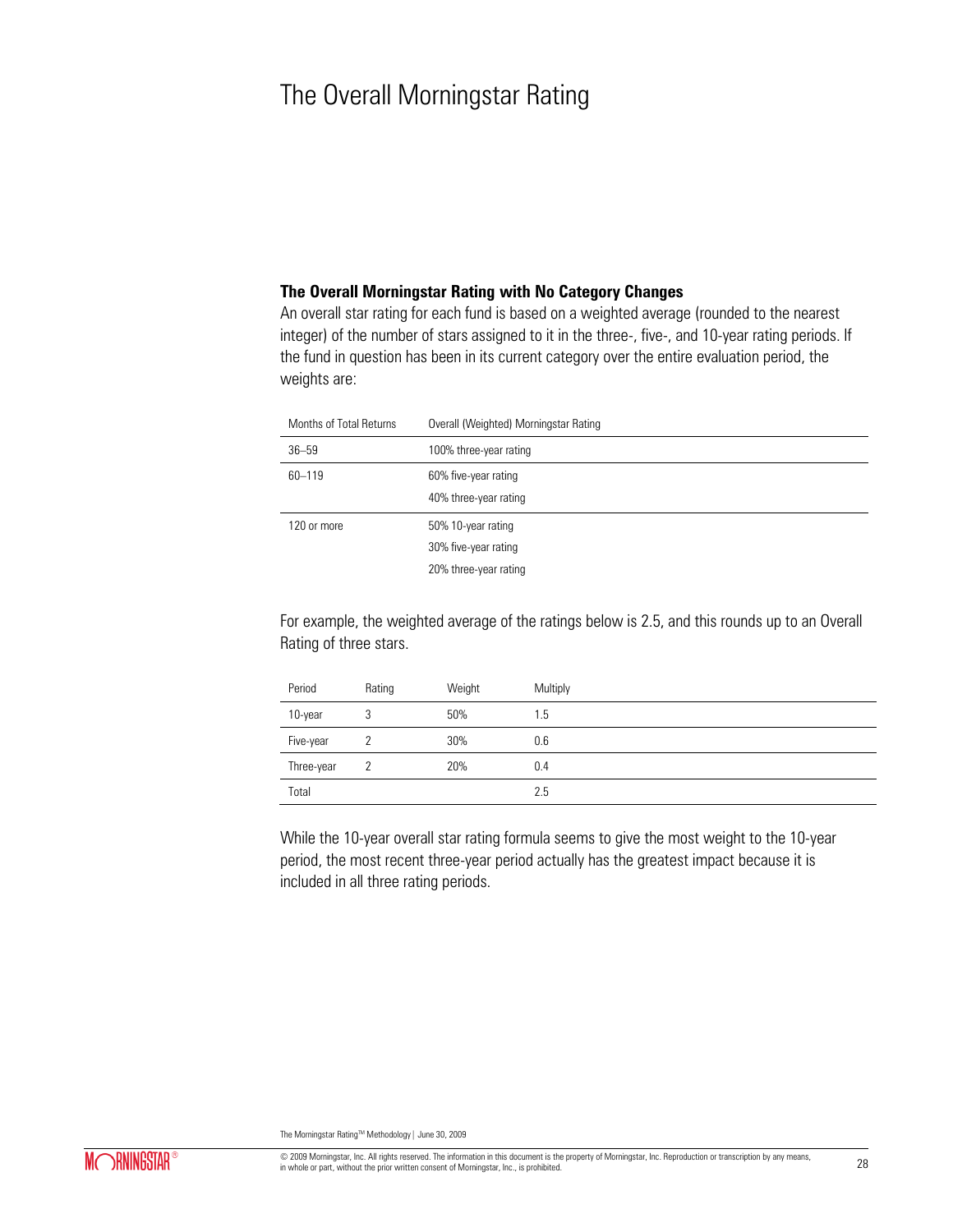### The Overall Morningstar Rating (continued)

#### **The Overall Morningstar Rating with Category Changes**

If the fund's investment style and category have changed in the past, Morningstar modifies the weights for the Overall Rating to reflect the average degree of similarity between the current category and the fund's historical categories. Slightly more weight is placed on the time periods when the fund was in the current category.

Morningstar has identified the degree of similarity between any two pairs of categories, within each local market. The degree of similarity can range from zero (highly dissimilar) to one (identical). This data is available upon request from Morningstar's local offices. Here are some examples of the degrees of similarity between category pairs, using the U.S. category system.

| Category 1           | Category 2                      | Degree of Similarity |
|----------------------|---------------------------------|----------------------|
| Large Blend          | Large Value                     | 0.50                 |
| Mid-Cap Growth       | Small Blend                     | 0.25                 |
| Large Growth         | Moderate Allocation             | 0.25                 |
| Specialty Technology | <b>Specialty Communications</b> | 0.25                 |

Generally, categories that are adjacent on the Morningstar Style Box (e.g., Large Blend with Large Value, Large Growth, and Mid-Cap Blend) have a degree of similarity of 0.50, while categories that are diagonal (Large Blend to Mid-Cap Value and Mid-Cap Growth) have a degree of similarity of 0.25. For many category pairs, the degree of similarity is zero.

In the following formulas, s denotes the number of months back in time with  $s=1$  meaning the current month,  $s=2$  meaning the previous month, etc. (If a category change happened midmonth, the month-end assignment is used for the entire month.)

#### Let:

 $Ds =$  the degree of similarity between the fund's category in month 1 and the fund's category in month s.

The average degree of similarity for the three-year period is:

[26]

$$
\overline{D}_3=\frac{\sum_{s=1}^{36}D_s}{36}
$$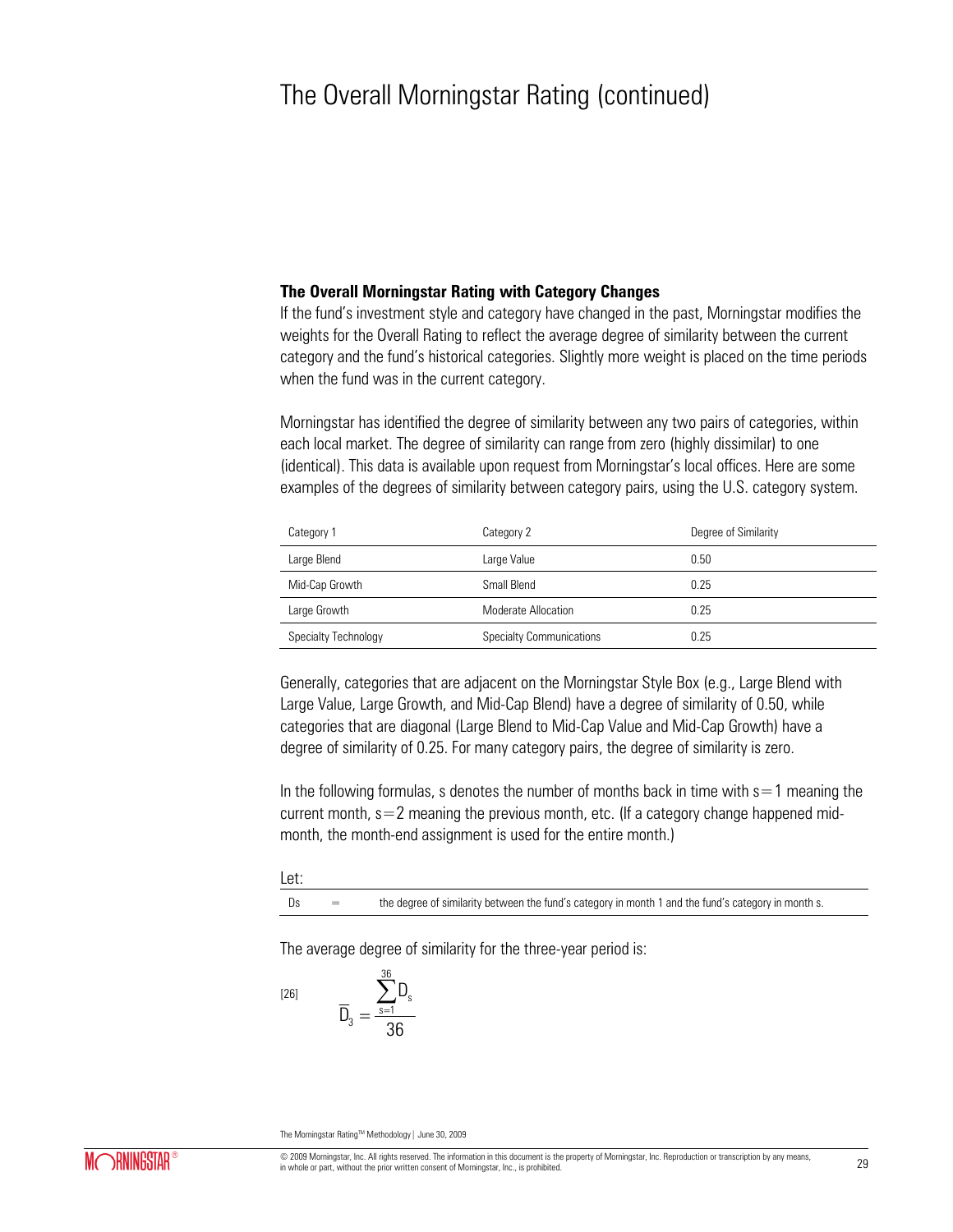## The Overall Morningstar Rating (continued)

The average degree of similarity for the five-year period is:

$$
[27] \n\qquad \qquad\n\overline{D}_5 = \frac{\sum_{s=1}^{60} D_s}{60}
$$

The average degree of similarity for the 10-year period is:

$$
\overline{D}_{10}=\frac{\sum_{s=1}^{120}D}{120}
$$

When there are five years of data available, the three- and five-year ratings are combined with the following weights:

$$
W_5=\frac{0.60\overline{D}_5}{0.40\overline{D}_3+0.60\overline{D}_5}
$$

s

D

[30]

[29]

[28]

$$
W_3 = \frac{0.40D_3}{0.40\overline{D}_3 + 0.60\overline{D}_5}
$$

When there are 10 years of data available, the three-, five-, and 10-year ratings are combined with the following weights:

$$
W_{10} = \frac{0.50\overline{D}_{10}}{0.20\overline{D}_{3} + 0.30\overline{D}_{5} + 0.50\overline{D}_{10}}
$$

$$
[32]
$$

$$
W_5 = \frac{0.30 D_5}{0.20 \overline{D}_3 + 0.30 \overline{D}_5 + 0.50 \overline{D}_{10}}
$$

$$
W_3 = \frac{0.20D_3}{0.20\overline{D}_3 + 0.30\overline{D}_5 + 0.50\overline{D}_{10}}
$$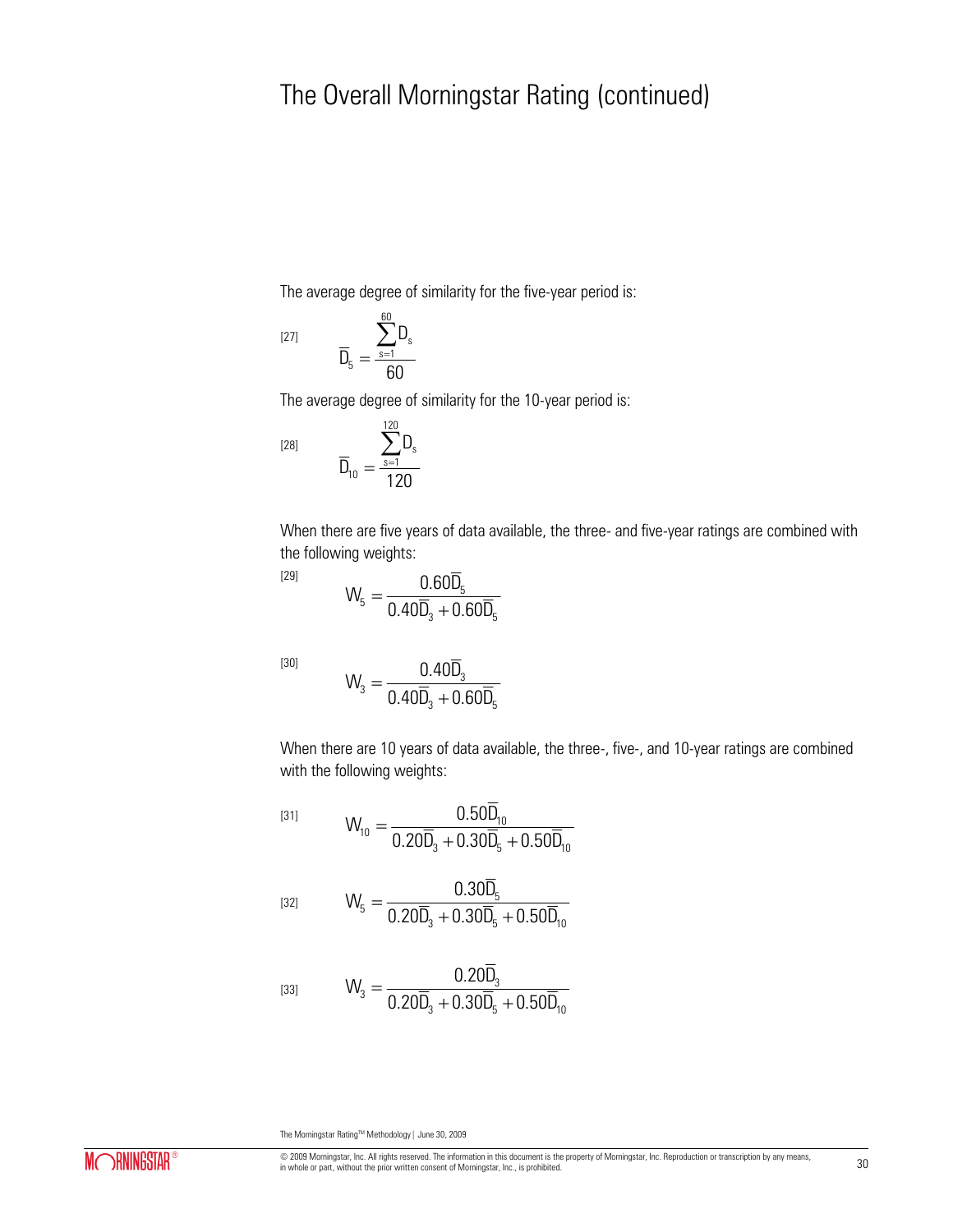### Rating Suspensions

The degree of similarity adjustment in the Overall Rating is sufficient for most historical category changes. However, Morningstar reserves the right to suspend a fund's rating if it has undergone a significant change in investment strategy. In these cases, it is misleading to compare the fund's prior performance to its current category. Morningstar also reserves the right to suspend the rating for an actively managed fund that held 100% cash for more than a year after its inception date. (This policy does not apply to money market funds.)

The process for reviewing suspensions is as follows:

- $\triangleright$  A fund becomes eligible for a suspension if it has changed broad asset classes or if it has an exceptionally long period of time in cash. A broad asset class is a collection of similar categories, for example, international stock, taxable bond, or balanced. Broad asset classes are defined in the different category systems that are in place in different markets around the world.
- $\blacktriangleright$  If a fund is eligible for a suspension, the local editorial team will review the situation and determine if the suspension should take place. Not all broad asset class changes will require a rating suspension. For example, a conservative-allocation fund moving to a bond category is not a significant enough change to merit a suspension.

Morningstar will suspend the rating after the strategy change and will mark that suspension date in our systems. Three years after the suspension date, the fund will be eligible for a threeyear rating and overall rating. Then, as the fund accumulates five and 10 years of performance in the new style, Morningstar will add the five- and 10-year ratings. Morningstar will not suspend percentile ranks or other category comparisons.

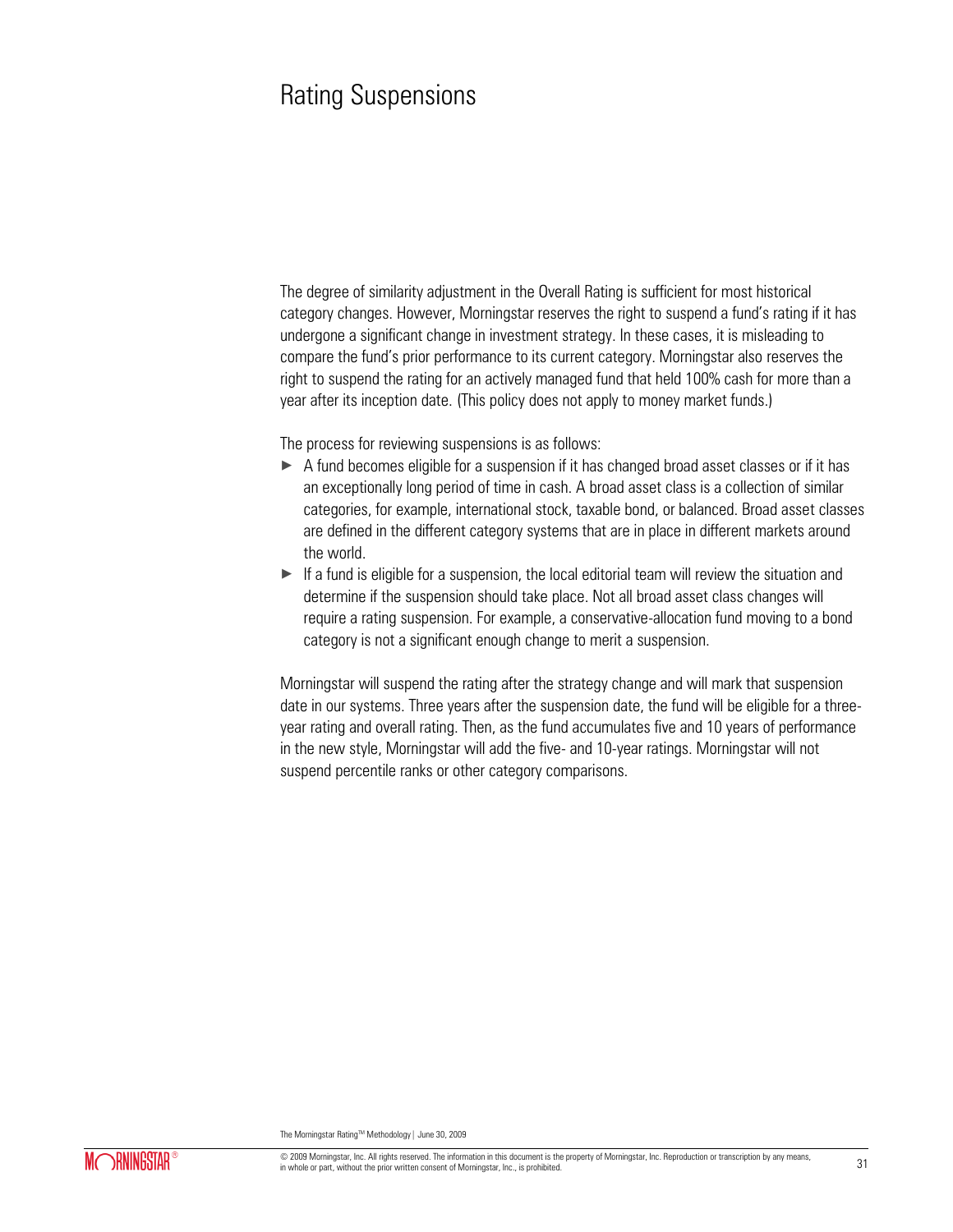### Frequently Asked Questions

### **Why did a fund's rating change from one month to the next?**

The following are some of the most common reasons why a fund's rating may change:

- $\blacktriangleright$  The fund recently changed its Morningstar category and is now being compared to a new peer group.
- $\triangleright$  The fund recently hit its five- or 10-year anniversary, so more time periods are being included in the overall rating.
- $\triangleright$  The fund is only three years old so volatility in the three-year rating produces volatility in the overall rating, without any longer periods to stabilize the rating.
- ► The fund's risk-adjusted return was very close to a breakpoint between rating levels and slipped slightly over the breakpoint from one month to the next. $3$
- $\blacktriangleright$  The fund just rolled off a period of very strong performance three, five, or 10 years ago.

#### **How can I predict my fund's rating?**

There is no way to predict a fund's future rating with absolute certainty, but there are ways to evaluate how a fund ranks on a risk-adjusted basis against its peers.

- ► Calculate a custom-period MRAR: For example, calculate a 35-month MRAR for a fund that is one month shy of its three-year anniversary and compare that to the 35-month MRARs of all other funds in that category. Percentile ranking the population will provide a rough estimate of how the subject fund ranks. To be even more precise, provide fractional weights to multi-share funds to determine how the ratings would be distributed.
- ► Estimate returns: Fill in monthly returns prior to a fund's inception in order to obtain 36, 60, or 120 months of performance. For example, if a fund is 35 months old, estimate the fund's monthly return for the month prior to the fund's inception. Then, calculate a three-year MRAR for the fund and compare it to the three-year MRARs for the other funds in the category to determine how it would have been rated. These estimated monthly returns can be category average monthly returns or other estimates based on similar funds or older share classes.

 $\overline{\phantom{a}}$ 



 $^3$  This can be investigated with Morningstar Direct $^{\text{TM}}$ , Morningstar's institutional research platform, by pulling in all funds in a category and sorting by Morningstar Risk-Adjusted Return for the period in question.

The Morningstar Rating™ Methodology | June 30, 2009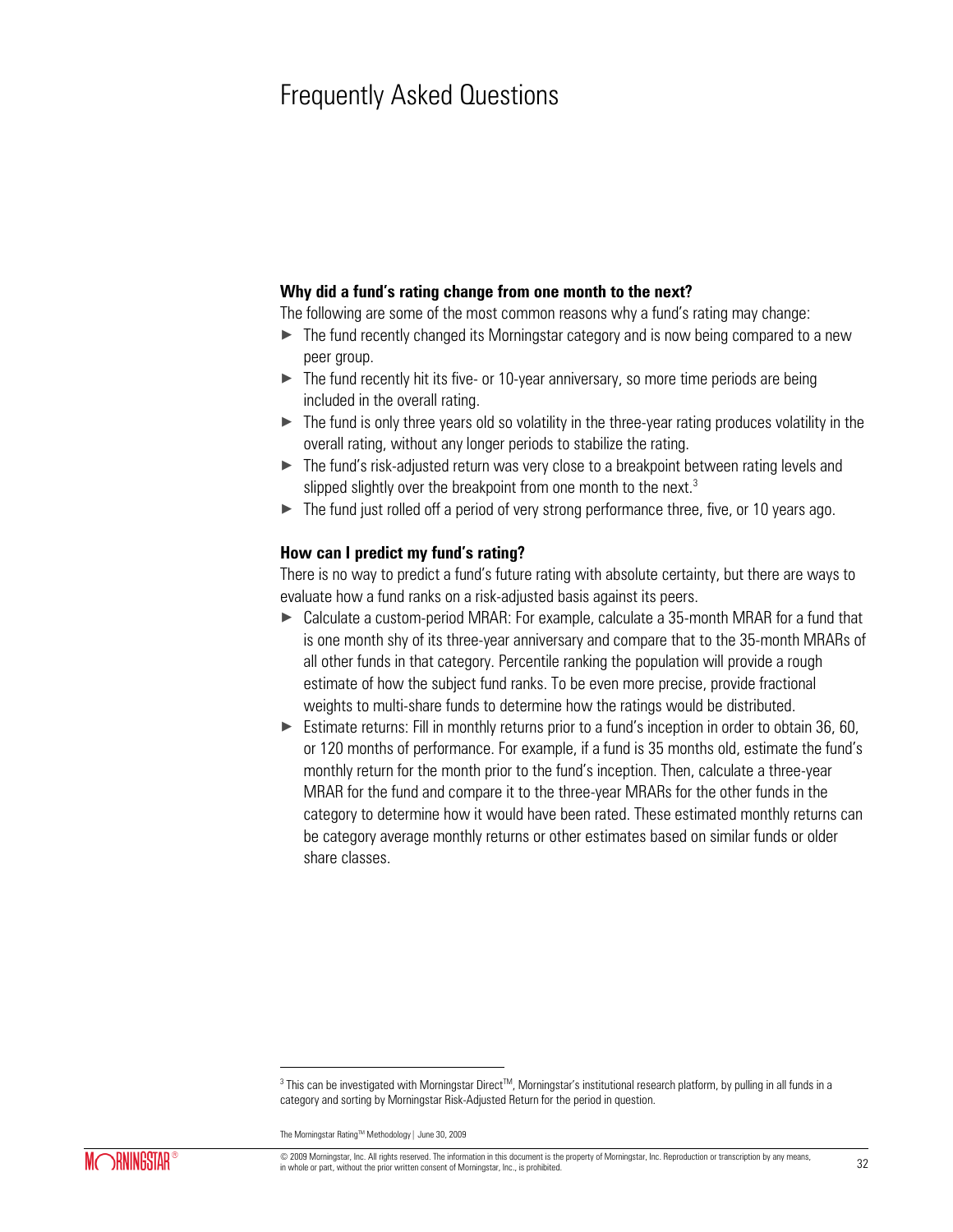### Frequently Asked Questions (continued)

#### **Why did Fund 1 get a different rating than Fund 2?**

- $\triangleright$  Check to see if the two funds are in the same category. The ratings are based on category peer groups and ratings between funds in two different categories will likely be different.
- $\blacktriangleright$  If the two funds under consideration are share classes of the same portfolio, the different ratings are likely due to different load structures or different inception dates. If the inception dates are different, different time periods may be contributing to the Overall Ratings of these funds.
- ► The funds may have different loads or different levels of risk. Study the percentile ranks for the two funds for total return, load-adjusted return, Morningstar Return, and Morningstar Risk-Adjusted return to see why they got rated differently and which factors impacted the ratings the most (see page 18).

#### **How does the fund's expense ratio affect the Morningstar Rating?**

The expense ratio will impact the rating only to the extent that it is used in the calculation of net asset values and total return. Total return forms the basis for Morningstar Risk-Adjusted Return, and there is no further explicit adjustment for a fund's expense ratio.

#### **Why didn't my fund get a rating?**

There are a few reasons why a fund would not get a rating.

- $\blacktriangleright$  The fund is not three years old yet.
- $\blacktriangleright$  The fund's rating has been suspended.
- $\blacktriangleright$  There are a few "convenience" categories that are not rated, because the group contains different funds with different risk factors. For example, Morningstar does not rate funds in the U.S. bear-market category or the Europe guaranteed category.
- $\blacktriangleright$  If the category is small, the sample may not be robust enough to calculate a rating. Morningstar requires at least five distinct portfolios in a category for a specific time period in order to calculate that rating.

#### **Why is Morningstar Risk so high for my fund?**

Morningstar Risk tends to be high when the fund has experienced a lot of variability in its monthly returns and/or when it has some instances of strongly negative monthly returns.

While Morningstar Risk and standard deviation are not the same, there is often a high correlation between the two measures. Standard deviation measures variation both above and below the mean equally, but Morningstar Risk gives more weight to downside variation. If the fund has had both upside and downside variation, its percentile rank in category for standard deviation is usually very close to its percentile rank in category for Morningstar Risk.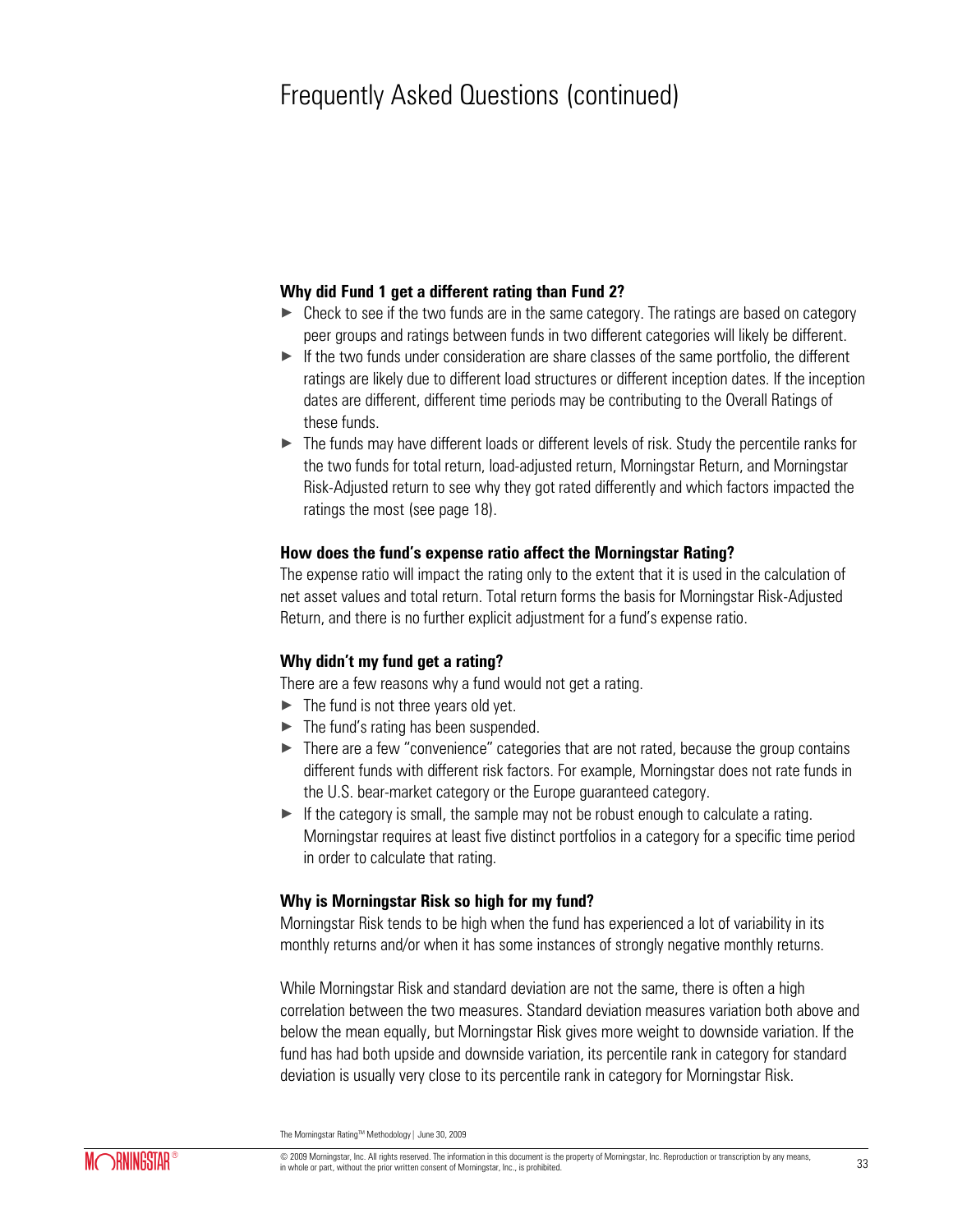### Conclusion

K

The Morningstar Rating measures how funds have performed on a risk-adjusted basis against their category peers. It gives investors the ability to quickly and easily identify funds that are worthy of further research. The Morningstar Rating is calculated for three years, five years, and 10 years, and the Overall Rating is a weighted average of the time-period ratings.

Morningstar Risk-Adjusted Return is calculated based on expected utility theory, a framework that recognizes that investors are risk-averse and willing to give up some portion of expected return in exchange for greater certainty of return. Morningstar calculates risk-adjusted return by adjusting total return for sales loads, the risk-free rate, and risk.